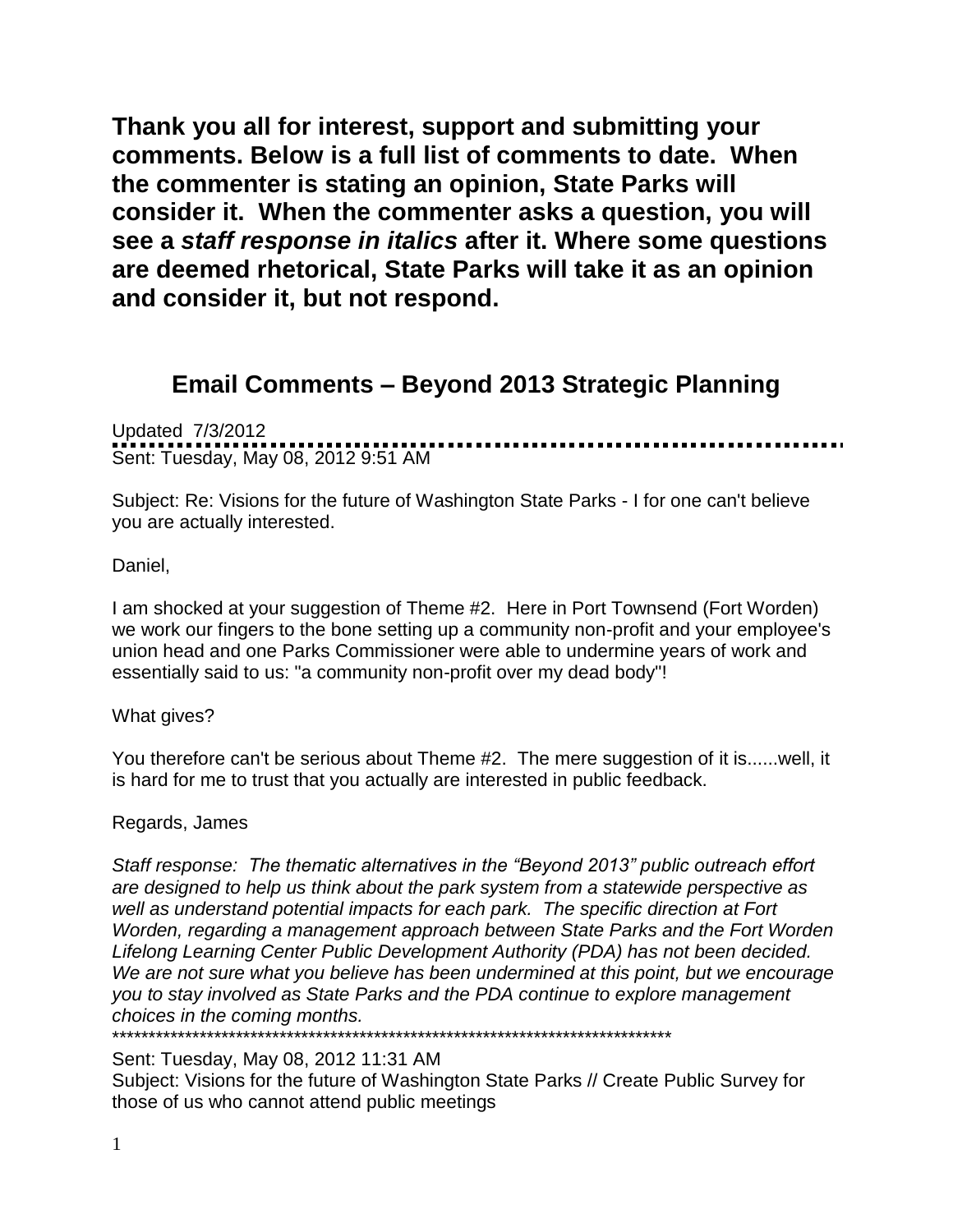Dear Daniel,

For those of us who will not be able to attend the public meetings, will there be a forum for us to respond to questions?

A public e-mail survey would capture this for myself and family members who rely and use our State Parks on a very regular basis.

Theme 1: Parks as an Enterprise

Theme 2: Parks as a Community Non-Profit

Theme 3: Parks as a Public Conservation Asset

I look forward to hearing from you about my proposal and concerns!

Sincerely, Renee

*Staff Response: Our web site offers the opportunity to provide comments and ask questions if people cannot make it to the meetings.*  Sent: Tuesday, May 08, 2012 12:07 PM Subject: RE: Visions for the future of Washington State Parks

Daniel,

As a primary alpine skier state park user, it seems simple to me that as the federal and state governments continue to outspend their revenues, parks will be cut back. If Mt. Spokane, for example, must become self funded, it is apparent to me that user fees must make up the bulk of the funding presently provided by the state. I am a regular user of Mt. Spokane State Park and would gladly pay more for my lift tickets to support my portion of the use and maintenance of the park. If this reduces skier visits because of price competition with other ski resorts, my experience at Mt. Spokane will be enhanced with smaller crowds on weekends. If that causes my fee to increase additionally, I will be happy to pay that as well. If the concessionaire generates \$3M in revenues now and the cost to maintain the road alone is \$3M per winter, lift ticket prices would have to double or more. The snowmobile and XC trail system maintenance and patrolling costs would significantly have to be supported by user fees as well and their costs may increase by 10X since they pay so little now.

I think it is fantastic that you are asking for input on the use of the parks as selfsupporting. I think you will hear that most users will quit using the parks because of the high fees they will have to pay relative to the fees they pay now. Surely you know this infinitely better than I do. Daniel, you are a bright guy and have done amazing things at State Parks. You will sort this out and we will all pay. The proximity and the features of our state parks will keep us loyal recreationists. At the end of the day, why should I benefit on the backs of state tax payers who don't use Mt. Spokane?

Also, use this note as my solid support for the environmental statement issued by Mt. Spokane 2000 toward the addition of Chair 6 in the PASEA. That group has done a far better job operating the ski area than we hoped for when we helped State Parks write the bid package document years ago.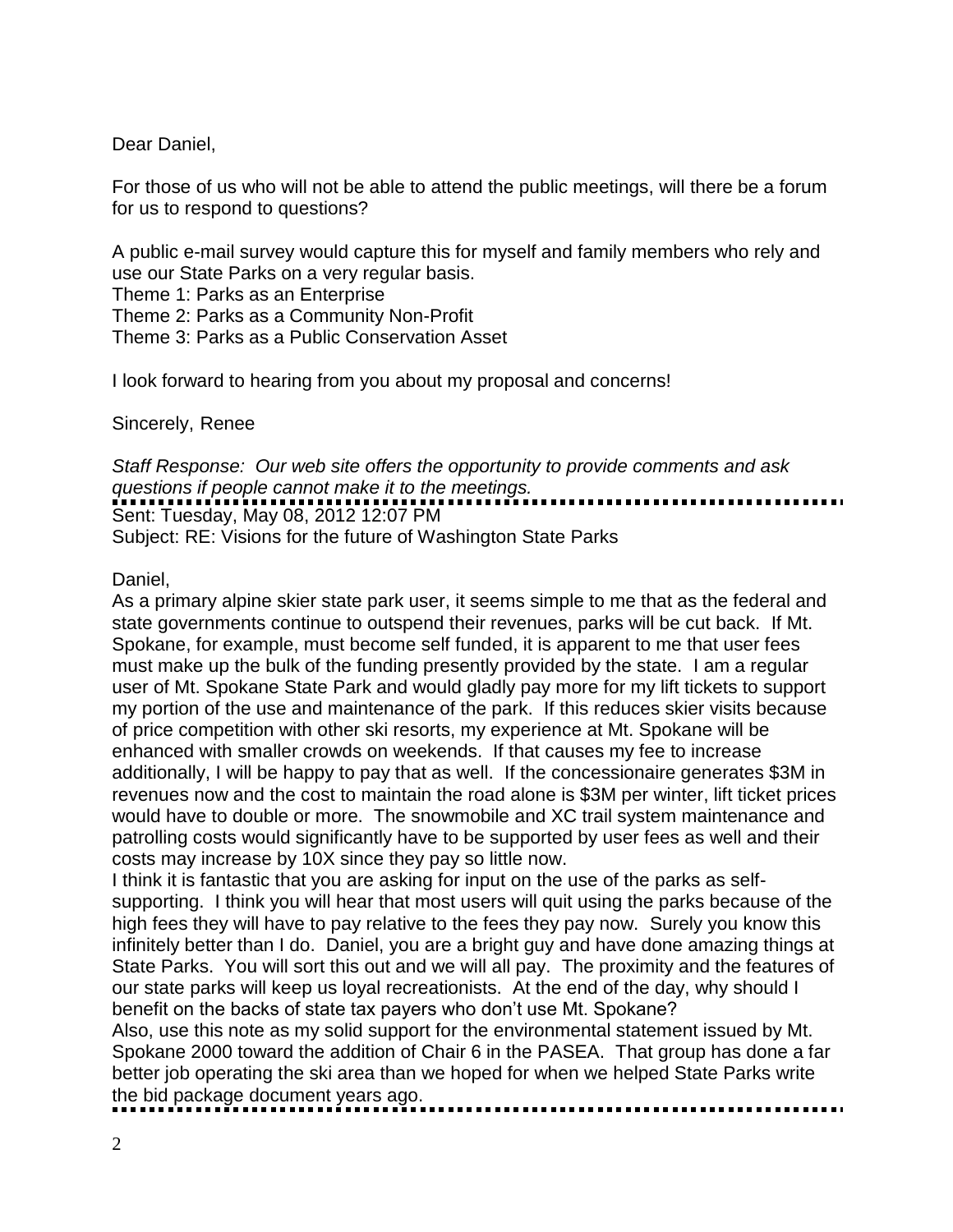Sent: Tuesday, May 08, 2012 1:25 PM Subject: Visions for the future of Washington State Parks

Hi Again. If I would have read your message more fully I would have found the list of scheduled meetings. I am happy to see that there will be one at Ft. Columbia. I'll watch for the date.

One thought on possible legislative changes necessary. Before I was appointed to the Parks Commission, I was the manager of a Washington Public Port. My first thought regarding Parks funding was that if a Port Manager had all the assets of Washington State Parks, he would be making all the money needed. It was pointed out to me that the restrictions placed on Parks budgeting and management makes it impossible. So, if you have not already done so, you might want to take a look at the Ports enabling legislation to see if something of that nature would work for Parks. As I recall, the only restrictions on a Port budget is that it must show an estimate of the beginning and ending cash and a statement as to how much of a levy they want to assess. Of course, standard accounting practices must be followed, but there is no legislative oversight as to where the money will come from and where it is spent. There is a list of activities that it is legal for Ports to engage in. I am not suggesting that Parks become strictly an anything for a Buck operation, but our success with vacation housing, etc. shows that we can provide services to the public that are appropriate and welcome.

Our Rangers are a really wonderful group of multi talented people, but most of them are not necessarily accountants or business managers. Maybe a crash course in business management would be necessary.

Anyway, a little food for thought for you: I am really looking forward to seeing you. I can't think of anyone else at Parks, or elsewhere, that would be a better person for the task you have undertaken. Good luck **Bob** Sent: Tuesday, May 08, 2012 2:22 PM Subject: Re: Visions for the future of Washington State Parks

Dear Daniel Farber,

Thank you very much for the email, and for the invitation to be part of the process.

Your email is quite sobering, and based on the recent actions (and non-actions) of State Parks relative to the bureaucratic "bump" in a key leadership position at Fort Worden State Park (see the front page article "[New Manager at Fort Worden"](http://ptleader.com/main.asp?SectionID=36&SubSectionID=55&ArticleID=30699http://http://ptleader.com/main.asp?SectionID=36&SubSectionID=55&ArticleID=30699) in the January 6, 2012 *Port Townsend-Jefferson County Leader*) I find it a challenge to engage in the process you outline below.

Fort Worden was years into a thoughtful, politically collaborative, and daring process that was already doing what you propose: creating a model that would allow parks to be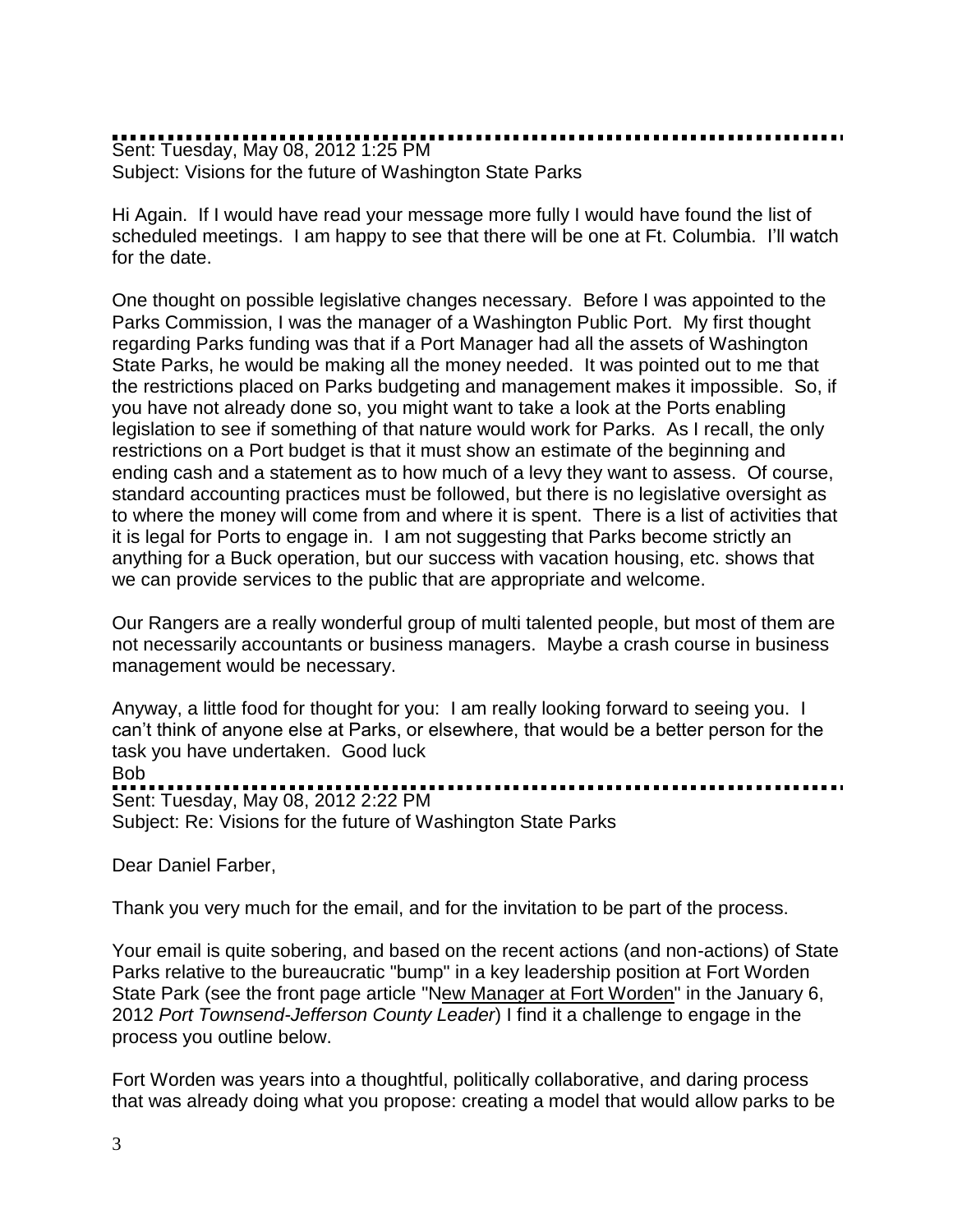a self-sustaining. To allow the "bump" of talented leadership that was largely responsible for the successes that were achieved seems to be the exact *opposite* of strategic, and part of no plan that makes any rational sense.

So I ask *you* the question: Why would a well intentioned and engaged citizen like myself trust any strategic planning process of a bureaucratic organization that would allow such bumps in key leadership positions to happen?

Sincerely, Joseph

*Response: State agencies are required to uphold personnel rules and collective bargaining agreements with unions. It is unfortunate the economy took a down-turn and left many government and private organizations no choice but to downsize its workforce. We lost many talented employees.*  Sent: Tuesday, May 08, 2012 4:03 PM

Subject: Re: Visions for the future of Washington State Parks

What 5 state parks have closed?

*Response: A number of state parks have been transferred to other governments in the last decade or so. They include Fay Bainbridge, Fort Ward, Wenberg, Osoyoos Lake, Moses Lake, Crowe Butte, Lake Cushman, Mukilteo, Chief Timothy, Lyons Ferry and Central Ferry. The latter two are closed to use now, with the others operated by other public entities.*  . . . . . . . . . . . . . . . . . . . Sent: Tuesday, May 08, 2012 8:13 PM

Subject: Re: Visions for the future of Washington State Parks

IT HAS ALWAYS BEEN SAID THAT "THE BEST THINGS IN LIFE ARE FREE." THAT TO ME WOULD BE GOOD MUSIC, (NOT HIP HOP AND NOISE), MOUNTAINS, TREES WILDLIFE, SUNSETS, AND PEACEFUL SILENCE OF NATURE HIGT IN THE MOUNTAINS OR IN OUR MANY STATE PARKS. "GOD GIVEN,....NOT MAN MADE!"

 FREE ADMISSION FOR THE ELDERLY IS STILL A "MUST!" ALL OUR ASSETS ARE TAXED AWAY FROM US AND WE ARE FORCED TO SELL OR TAKE ON REVERSE MORTGAGES TO KEEP GOING. REASONABLE FEES IS AN ABSOLUTE FOR OUR RANGERS AND PARK UPKEEPS. HOWEVER, IT HAS TO BE A "PAY AS YOU GO' TYPE OF PLAN, SO AS NOT TO LOOSE THEM ENTIRELY! TAX USE for parks was once a PRIORITY! THAT AND OUR PUBLIC HIGHWAYS AND ROADS! NOW, OUR Road and safety white and yellow stripes for night time driving safety have fallen by the wayside!

 I CAN'T MAKE ANY OF YOUR MEETINGS AS WE WILL BE GONE ON THOSE DAYS CLOSEST TO OUR AREA WE LIVE IN. "big government" NEEDS TO STAY OUT OF OUR "BEST THINGS IN LIFE ARE FREE" AREAS! MAYBE ITS TIME TO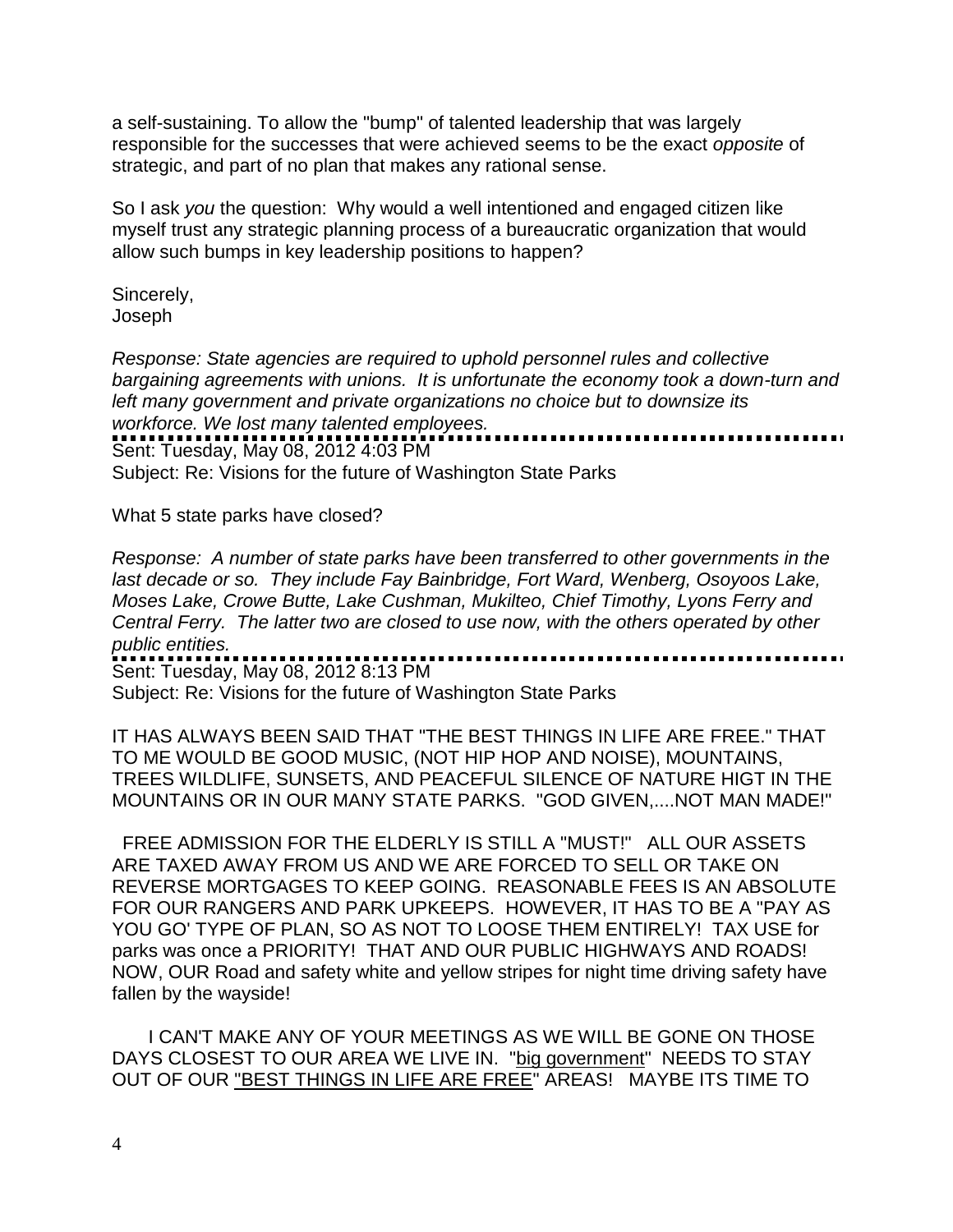PUT MORE REPUBLICANS INTO OUR WASHINGTON GOVERNMENT IF CHANGES ARE TO BE ON THE POSITIVE SIDE FOR THE PEOPLE.

### Sent: Wednesday, May 09, 2012 6:19 AM

Subject: RE: Visions for the future of Washington State Parks

As president of our home owners association, located adjacent to the Lake Chelan State Park at First Creek, I will try to help our good neighbor in any way we can. Education of the public with this change in funding to more of a user fee (opposed to tax based funding) is certainly necessary. Once people realize this change, they will realize the need to pay for their service direct. Running the Park as more of a nonprofit organization will inspire more volunteer support, both financial and labor. Please keep me informed of meetings in this area and policies you adopt. I will steer our members in your direction. Ed 

Sent: Wednesday, May 09, 2012 12:09 PM

Subject: RE: Visions for the future of Washington State Parks

Dear Daniel,

Thank you for your email and interest in the Washington Native Plant Society's participation in upcoming meetings. Before I work with the membership to get involved it would be helpful if I had a better understanding of your three themes. Will these be on the listed website soon?

I have been thoroughly disheartened by the legislature's approach to funding Washington State Parks. I believe I and our membership are in the Parks as a Public Conservation Asset category, but I don't know what State Parks means by this and how it is distinguished from your other themes. I'm also unclear what role we can play in affecting change to the financial path State Parks now must travel.

I look forward to hearing more from you, so that I might better work with our membership.

Sincerely,

### **Catherine** Sent: Wednesday, May 09, 2012 4:02 PM Subject: RE: Visions for the future of Washington State Parks

### Dear Mr. Farber,

Thank you very much for sending us this email. My husband and I stand by willing to do what we can to assist Washington State Parks in the challenging years ahead. We will attend the upcoming meeting at Fort Worden next month. In the meantime, we don't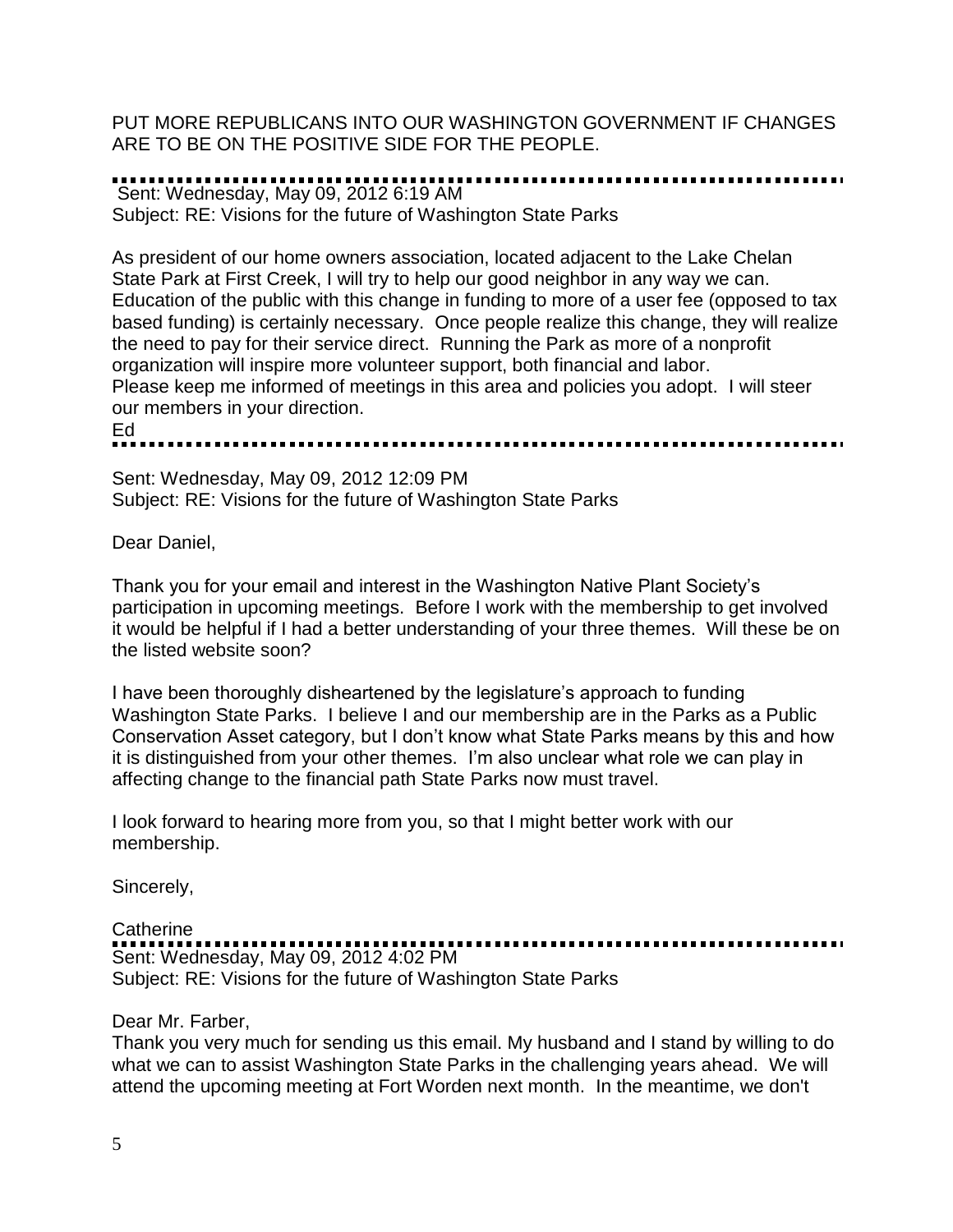specifically belong to any group (we did sign the on line petition re not turning over Fort Worden to the PDA).

We did go to your web site, and will continue to monitor it for more information re your 3 "visions" for the Park's future. We know we would not support #1, and certainly need education about #2 and #3.

Thank you for all your work on this. If you hear of a group that you think we might want to connect with, please let us know.

Penelope and Lee

Sent: Wednesday, May 09, 2012 6:59 PM Subject: Re: Visions for the future of Washington State Parks

One way the parks can save money is to allow more volunteers to help at local parks instead of worrying about whether or not they are insured or if there will be lawsuits. If someone wants to help mowing a lawn or picking up trash or whatever, then let them do someone wants to note with a lack of vision. Sent: Thursday, May 10, 2012 7:23 PM

Subject: Re: Visions for the future of Washington State Parks

Daniel -- One thing that would help me is to know how many other state park systems have been directed to become self-sustaining, *without any General Fund support*. It would seem this should be readily available data through whatever national state parks information exchange exists. The other systems must profile their funding sources in some accessible format. That would be useful information, and Washingtonians should have it.

Frankly, I am amazed that no one came to the effective defense of State Parks in the State Legislature. Where were the Good Sam Clubs, the mountain bike enthusiasts, the downhill skiers, the various "Friends of...(your park here)", the local Chambers of Commerce, and all the other recreationists whose interests are served by State Parks?

State Parks cannot be a self-sustaining operation. It may come closest at Ft. Worden, but, without Disneyfying every other state park in WA, there is little likelihood you will ever operate in the black.

I return to my initial question: how many other state park systems have no General Fund monies? If there are any, what are they doing to keep their heads above water? If we knew this it could help inform a dialogue. If we are unique in having no General Fund dollars the public should know that.

Thanks for any information you can provide.

*Staff response: New Hampshire State Parks system supposedly operates from user funds, though they are mostly ski resorts. All of the park systems are unique and it is difficult to compare apple and oranges. Other parks systems operate and maintain their systems with mixtures of general funds support and user fees. No state parks system*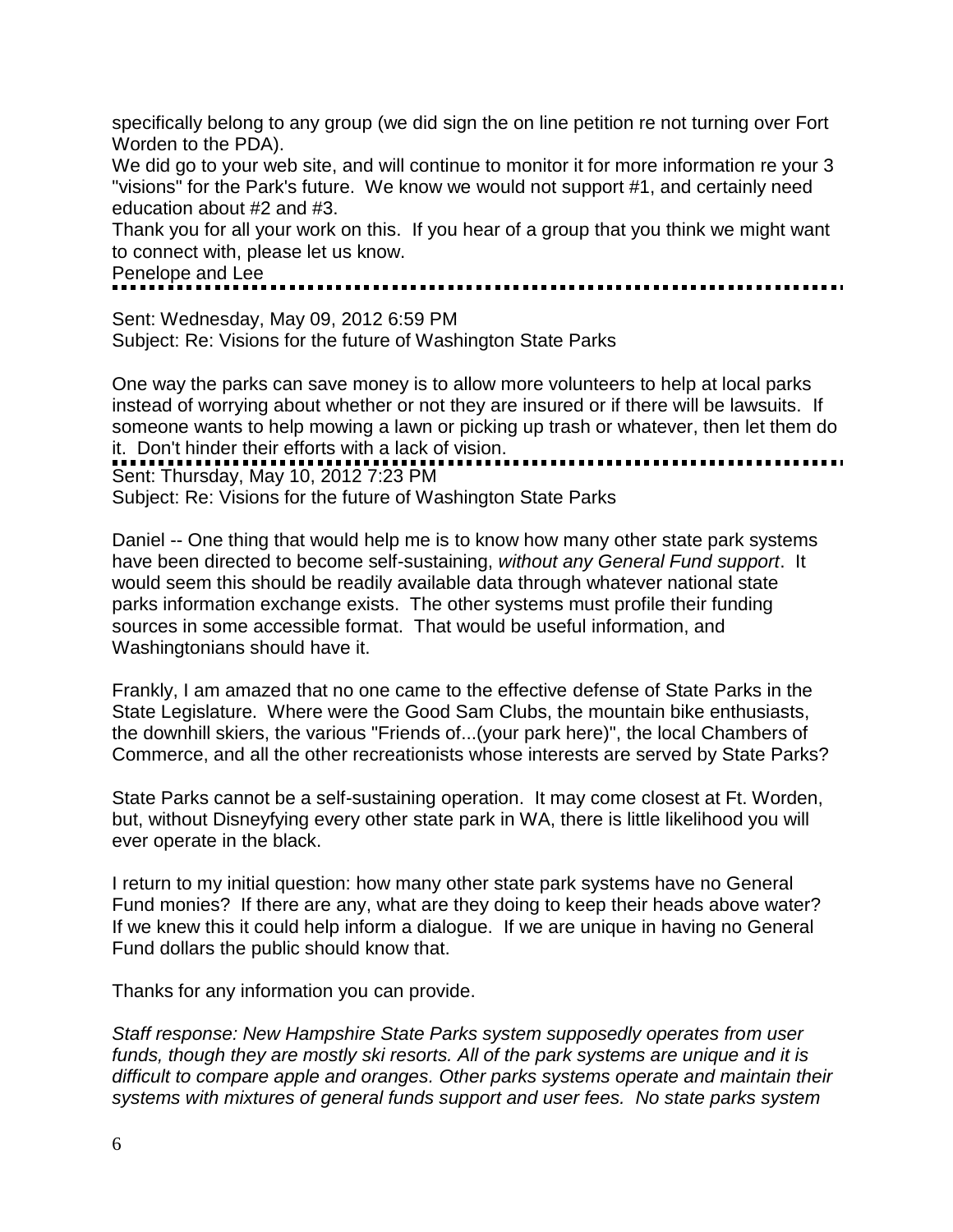*operates independent from tax funding for both operations and capital. The Washington State Legislature has not talked about eliminating capital improvement funds from state parks.* 

Sent: Tue 05/08/2012 10:01 PM

Daniel,

Glad to do anything to help. After talking to a lot of people while doing the pilot program with Brian on the Discover Pass, I'm convinced we need to pull out all stops to tell the park story to the public. If we need 17% of the people to buy passes, we have an uphill battle. If there is any hope of success, then time is really of the essence.....we need everyone working this over the next two months. Although we need public input for the long term, for the short term (and that is what will kill us) we need to lay out the facts and enlist support. I'm afraid if we take a measured step by step process as we are accustomed to doing with the CAMP or other planning, we'll run out of time.

Again, will be glad to do anything to help.

## 

Sent: Tue 05/08/2012 11:38 AM

It is pathetic that the state government chooses to underfund what should be a top priority. The state should focus on eliminating waste, inefficiency, and bureaucratic incompetency. Our road system is grossly inadequate, education is underfunded, and our natural resources which preserve our state parks for tax-paying citizens is in a sad state.

Suggestions:

Increase the fee for the yearly Discover Pass. Day passes should be \$5.00 or \$10 at all parks. THIS SHOULD BE STRICTLY ENFORCED WHICH IS NOT THE CASE CURRENTLY.

Run ads to solicit contributions from the general public.

Solicit gifts from the area's many millionaires. Solicit contributions from the area's corporations and businesses. (Costco, Microsoft, Boeing---)

Solicit individuals who are interested or required to perform community service. Hire part-time workers to perform routine maintenance and cleaning of buildings.

Solicit college students who are studying field biology, ecology, environmental studies to create interpretative trails and education information. (Perhaps college credit could be given.)

Hire part-time retired workers at minimum wage to aid in keeping the parks looking their best.

Ask the Governor and the legislature to set an example by donating 1% of their inflated salaries. Ask state workers to help support state parks. (For example, a dollar or two deducted from paychecks.)

Ask local TV stations to have popular area newscasters report the funding problem and ask for contributions in any amount.

Instead of paying welfare, put able-bodied individuals to work in the parks.

Preserving natural beauty for the enjoyment of all is not an option. It is a necessity which contributes to our physical and mental well-being. We should be adding parks and natural areas in an increasing high density urban like environment. It is short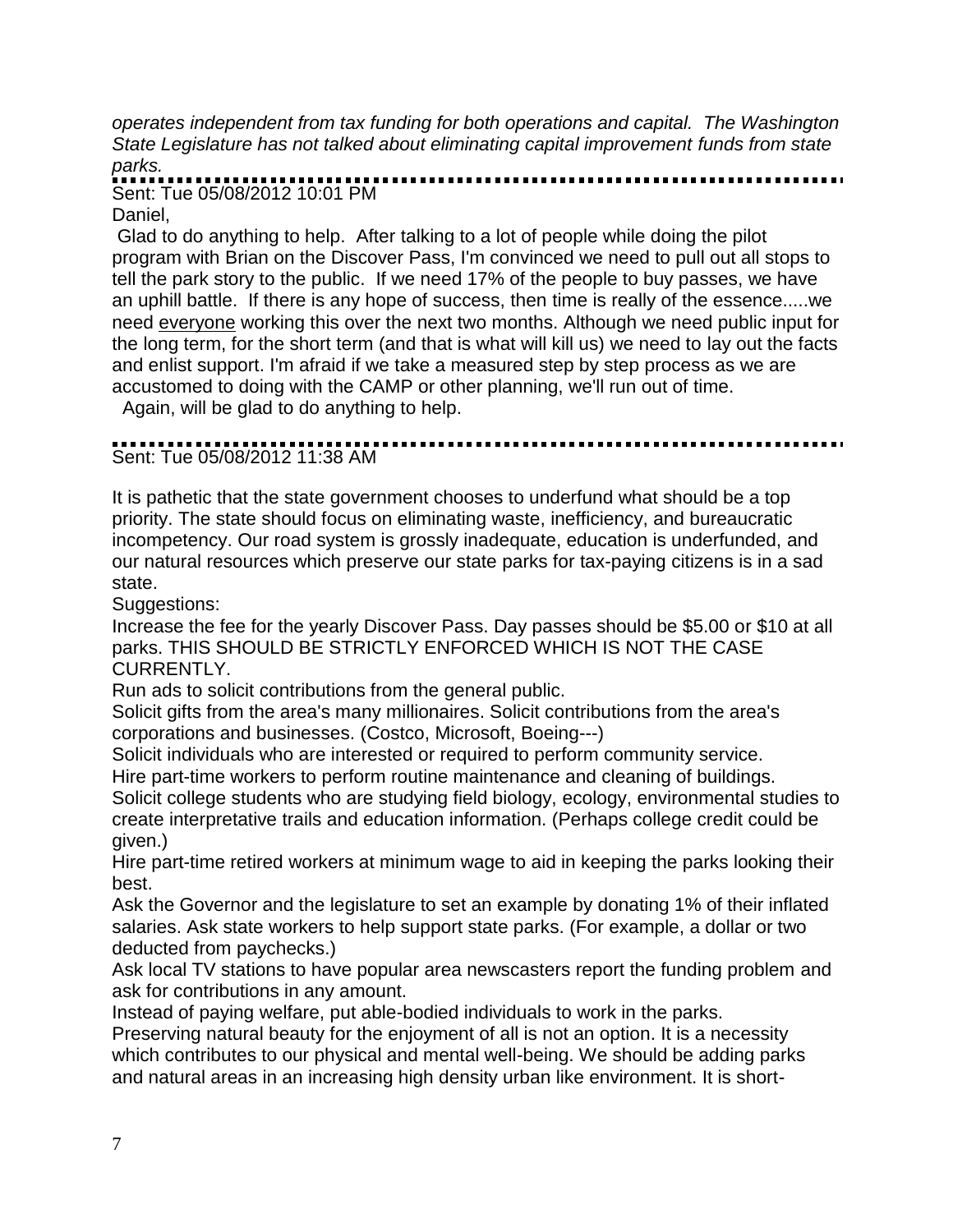sighted and ignorant to ignore the protection and expansion of the relatively small part of the landscape remaining as part of a natural ecosystem.

Sent: Tue 05/08/2012 11:45 AM

Hi Daniel,

I see you need to come up with some revenue ideas by August 1st.

I'm now 70 years old and have way too much stuff on my plate to take on trying to help State Parks....but I'll give you my 2 cents very quickly and in no way volunteer to get involved in a bigger 'process'....

1. Discover Pass probably isn't working as well as you'd like....just my guess.... My personal observation is that you don't have local support (merchants etc) for how the Pass is structured. You need to have the Indians on your side...figure out a way to get local support....I've got a couple ideas on how to do that.... Your goals (Success at the Park) needs to be synergistic with the Locals goals.... For that matter, I don't think you have the public at large' support for the Pass.....at least not enough.

2. Parks likely has some assets that could be sold, or otherwise generate some income. Not too different than in a capitalistic setting...a company gets too big or unprofitable...it needs to look for selling off stuff....a division...acreage...etc. Sometimes ya gotta sell stuff and do things that may have been unthinkable previously.... What does Parks own that it could turn into cash? I've got ideas here too....

3. Why in the heck did Parks buy the Christenson property, the Smith property, the Jones property?.....sell it.... Maybe not specifically...but sell stuff that will raise cash..... I'll bet that you're saying to yourself "we can't do that"... Well bull, yes you can......

4. Are you as an agency too green? Probably....there is likely a need to change stripes and become more capitalistic....sell some timber maybe...but the point is cultural...what culturally does Parks need to do to create revenue. This isn't a personal attack...it's just that Parks isn't a revenue oriented organization...so some cultural change is going to be needed....

There you have my 2 cents...

All the best,

*Staff Response: Regarding selling assets, that is indeed an option. State Parks has a basic policy that it uses the proceeds of any property sale to purchase other property that is more crucial to meet our mission. Regarding, whether state parks is "too green," that is a judgment each person can make for themselves.*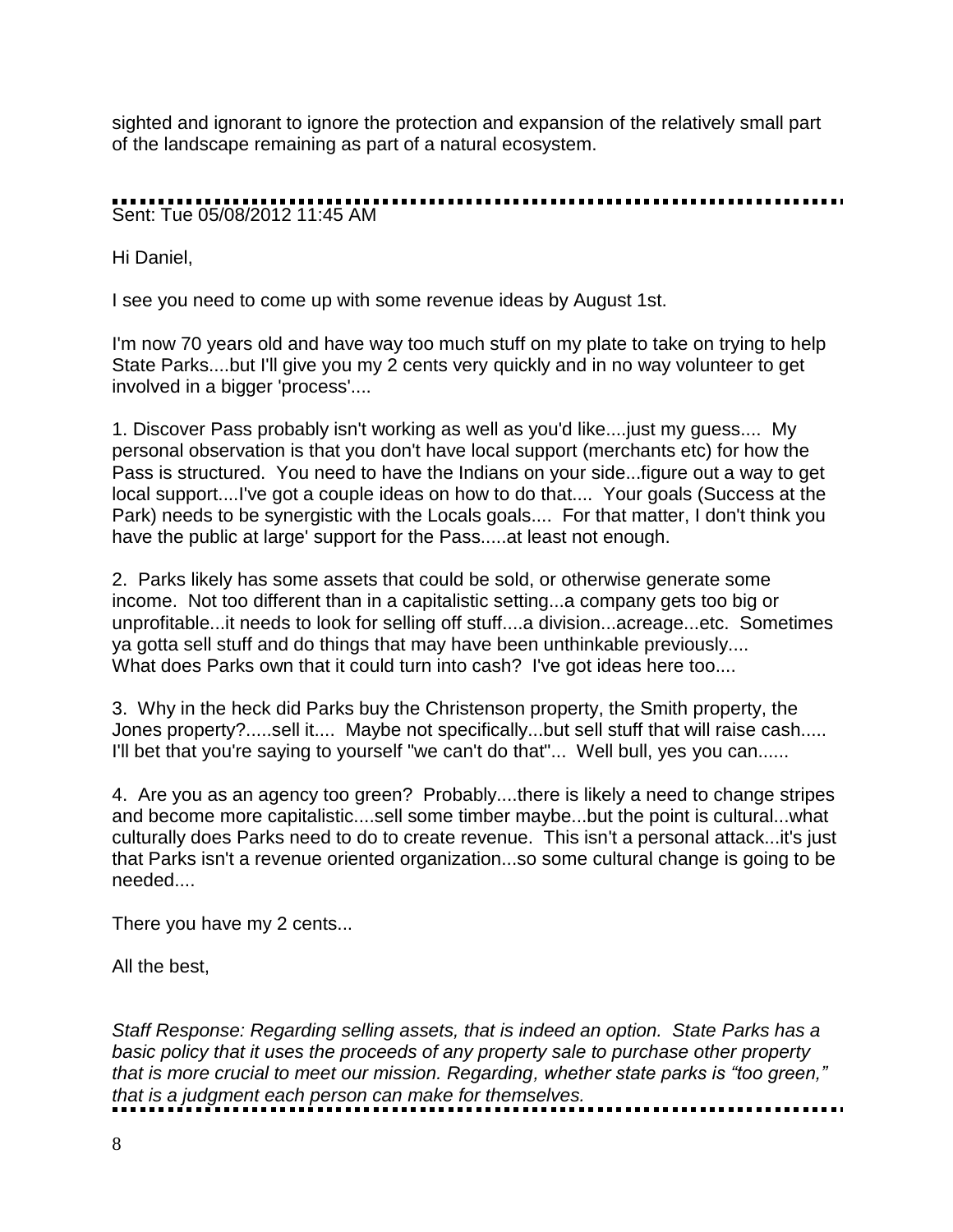Sent: Wed 05/09/2012 8:23 AM

I am sorry that Washington State Parks are in such dire financial straits. Here's an idea to generate a lot of revenue.

In each park, pick the most picturesque areas and lease lots. I believe you could generate enough revenue from renting 1% of the land to pay for upkeep on the other 99%. You could create a long term lease with a contract that protects the park.

If you decide to go this way, let me know so I can get on the top of the list for a lot.

Best Regards,

Sent: Tue 05/08/2012 2:45 PM

Mr. Farber,

Thank you for the note on the future of the parks. I am co-chair of a hydroplane festival called Tastin N Racin at Lake Sammamish State Park. We are celebrating our 16<sup>th</sup> year this June. Our group also served as the Park's concessionaire in the 1990s. In 1998, our group submitted a proposal to put a state of the art golf driving range at Lake Sammamish State Park. We had created a joint venture with Scott O's group for the design, construction and operation of the range. At the Park's regional manager's request, we presented the proposal to a group of Park personnel, complete with an architect's rendition and revenue stream of approximately \$800,000 per year. The proposal was rejected by the group at that time. Based on the current state of the Parks Department's finances, perhaps floating this idea again deserves some merit. (I guess you can tell my vote would be for "Parks as an Enterprise". Sincerely,

*Staff Response: Regarding your proposal, we encourage you to contact Peter Herzog, our manager of Planning and Partnerships at 360-902-8652 or by email at [peter.herzog@parks.wa.gov.](mailto:peter.herzog@parks.wa.gov)*

Sent: Tue 05/08/2012 11:40 AM

Mr. Farber, Like most people I love camping, the problem is lack of stuff to fill my time.

Examples: Seniors giving trail guide tours (nature walks), sing a longs, tell stories, demonstrate how pioneers lived. Have Arts and craft shows, wild life shows, nature exhibits, nature hunts, dances, areas for games. Volunteers will be more than happy to help, especially if they can stay for free while there. Exhibitors could come in on weekends and be charge a percentage of their sales or a one-time fee.

Most places I go, I end up either spending my time walking (beach, trails or around the park) or setting by the camp fire. Last year booked a reservation at a park for three days, because there was absolutely nothing to do, left that first day and went to another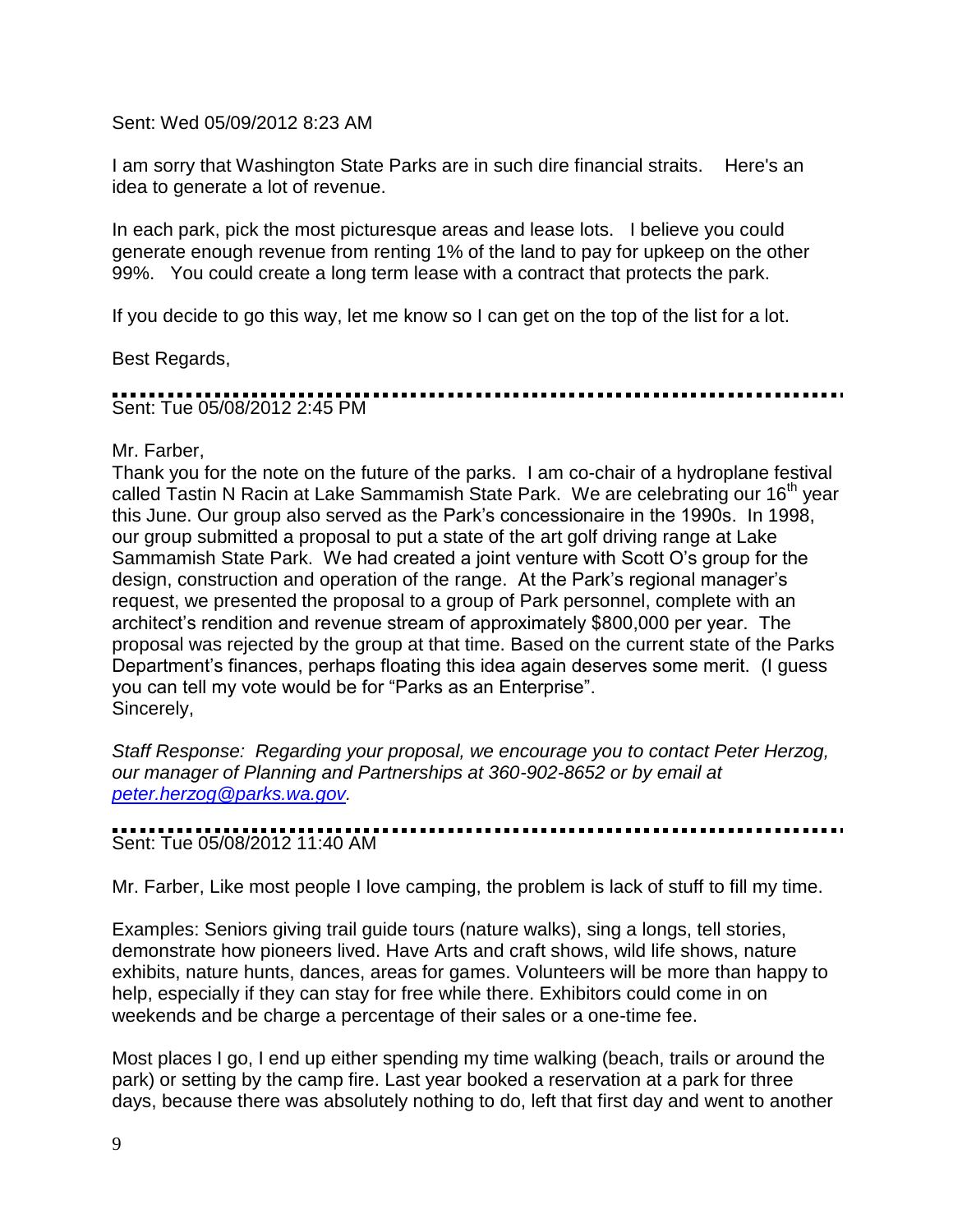one, costing me double. I want more things to do in the park. Like any visitor/ camper, I would like adult and kids entertainment to fill and occupy my time making my camping experience MORE enjoyable.

This would add very little cost to the park system and with added reservations and campers staying longer, be a lot more economical and profitable.

Thanks, Sent: Tue 05/08/2012 10:54 AM Daniel,

Thank you for the information about state parks planning. I am a volunteer with Washington Trails Association and I have worked with them to maintain trails in many state parks in the Seattle Area. I also volunteer every spring at Ft. Flagler state park for the annual Spring Mysteries Festival. In addition I hike many state parks in the winter when snow keeps me out of the high country.

However while I have a stake in some state parks, I confess I do not have any grasp of the whole scene. Also it is confusing what is state parks, what is DNR, and what is federal. The Parks website doesn't tell me either. So I have some suggestions, which you maybe already thought of:

1. Compile a list of stakeholders for each state park. If you have a history of reservations, that should do it.

2. Group state parks by region - ie - smaller regions than the website shows.

3. Break down costs and personnel assignments per region. You have cut staff but how many staff hours are devoted to each region?

4. Create a presentation of those parks in each region. Invite input from stakeholders and neighbors.

At very least this will help educate the public. At best this will energize the public to get behind better funding and best of all maybe get the stakeholders and neighbors to establish "Friends of so-in-so park" to volunteer for maintenance. In these times of uncertainty, lack of funds, distrust of government, and dire big pictures, everything becomes local. People can understand and take action on a local level. If you bring it down from "the state parks department" to "this is my park and I am responsible for it", a lot of local energy can be created.

Thank you,

Sent: Wed 05/09/2012 9:14 AM

Hi Daniel,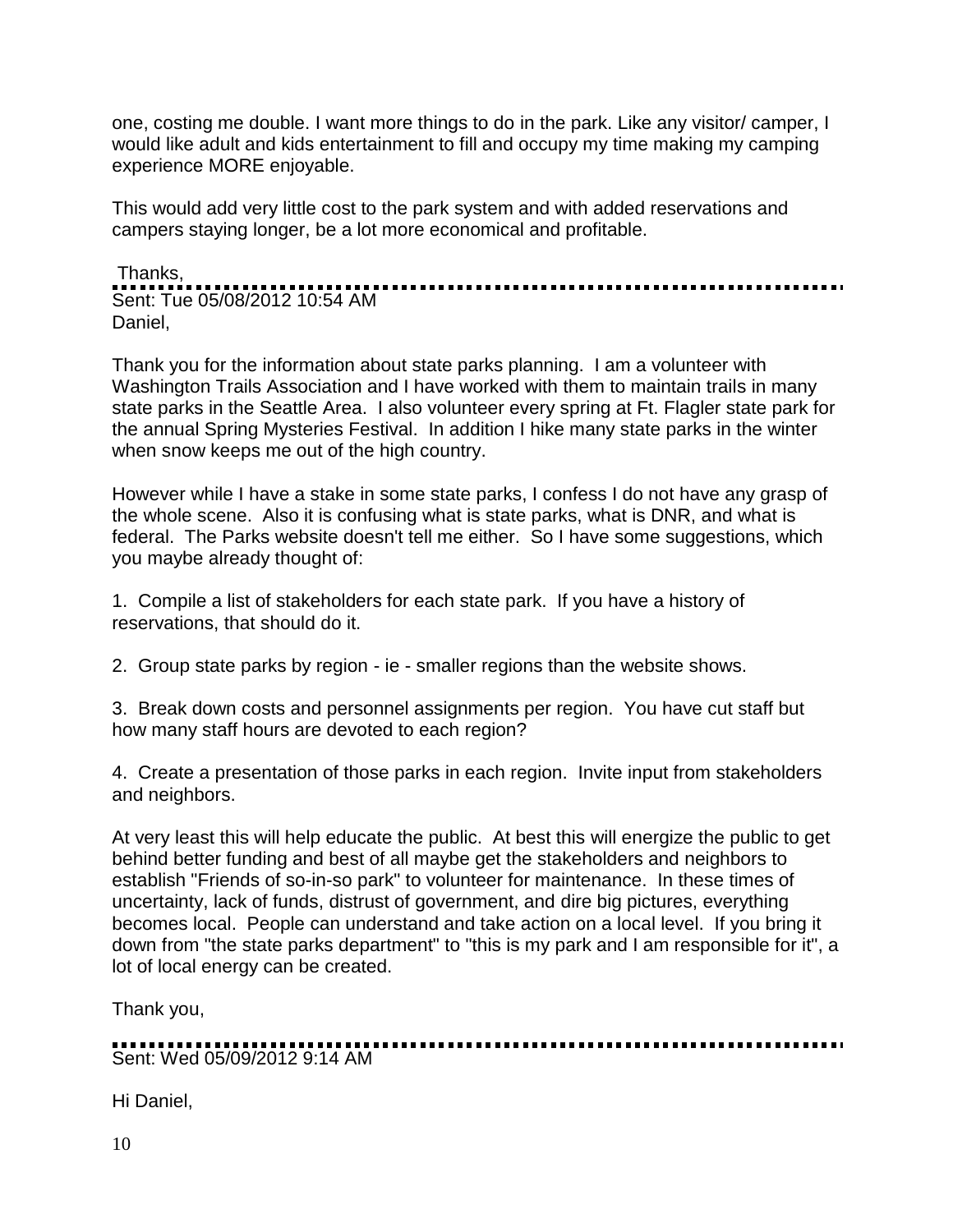I'm contacting you to make arrangements for the public meeting on Orcas Island. With ferry schedules and separate islands it's difficult to have one meeting in Friday Harbor and expect residents from Orcas to attend.

I would like to persuade you to hold two meetings one on Orcas and another on San Juan. Moran state park is a vital component to the economy on Orcas, not to mention how many locals visit the park year round.

Our Friends of Moran group has been in existence since 1995; operating successfully and supported wholeheartedly by our community. We hope that you'll consider coming to Orcas at the interest of the park and our community.

Thanks in advance for your time and consideration.

*Staff response: State Parks accepted the invitation to conduct a public meeting on San Juan and Orcas Island. Park staff met with the residents on Orcas Island on June 9th at the Eastsound Fire Hall. Approximately 120 people attended this meeting.*  Sent: Tue 05/08/2012 11:39 AM Dear Mr. Farber:

I am very interested in seeing how you resolve your problem. However, I will be out of the state on the date of your Fort Worden meeting.

In an effort to be better informed, can you please supply me with a listing of the states in which their state parks are totally self supporting. If there are any, I assume that you will have evaluated there approach to funding.

I think that you will find that a large percent of the state taxpayers believe that they are already paying for the upkeep of their State Parks and should find their taxes lowered when parks no longer receive state funding. As you can see from the ongoing Fort Worden project local ownership is not viable. Just yesterday the PDA was informed that Fort Worden was to remain first and foremost a State Park.

It is time the governor and legislature stepped up to their responsibility and raise taxes sufficient to maintain a high quality park system. Having said that, they should hold the head of WSP responsible and provide him with the authority to optimize operational costs.

You have a tough assignment. Good luck.

*Staff response: New Hampshire State Parks system supposedly operates from user fees, though they are mostly ski resorts. All of the park systems are unique and it is difficult to compare apples and oranges. Other parks systems operate and maintain their systems with both general funds support and user fees. No systems are tax free when it comes to capital improvements.*

Sent: Mon 5/21/2012 9:34 AM To: Evans, Valeria (PARKS) Subject: Re: Visions for the future of Washington State Parks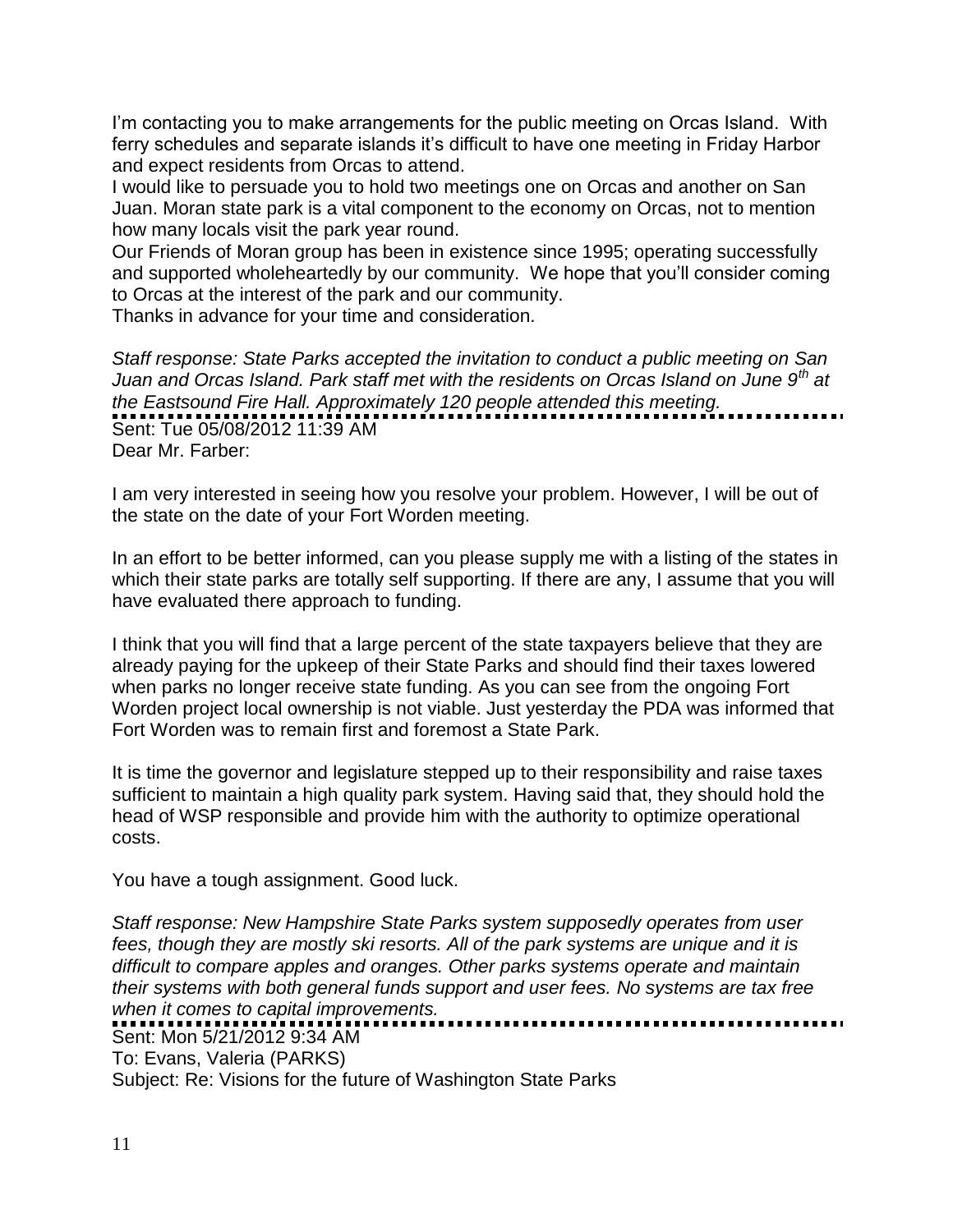### Good morning, Daniel!

I am the program coordinator for the Nisqually River Council. We would love if you or someone from your organization could come and present at an upcoming Council meeting. I know some of your information is time sensitive, and I was wondering if you would be available in June or July. Meetings are held the third Friday of each month from 9am to noon. The June meeting falls on the 15th and is to be held at the Braget Farm near the Nisqually delta and our July meeting is the 20th and will be at the Ashford Fire Hall. Please let me know if any of these dates work for you.

I look forward to hearing from you!

Thanks! Ashley

*Staff response: Staff met with the Nisqually River Council on June 15th .*  Sent: Sat 5/19/2012 8:20 PM Subject: Tax study

At the May 19 meeting in Spokane, a study of tax revenues generated by state parks was mentioned. Please send me a copy of that study.

*Staff response: Staff provided revenue/tax study to inquirer.*

Sent: Wednesday, May 09, 2012 8:57 PM Subject: RE: Visions for the future of Washington State Parks

Dear Mr. Farber,

I would like to know when and where the meetings will be. State Parks are very important assets and worth fighting for. I live next to St. Edward State Park in Kenmore and want to help support this effort. It pains me that we, the people, cannot/will not pay taxes to support the legacy we were given by those who came before us.

Sincerely,

*Staff response: Public meeting schedule provided.*

Sent: Thursday, May 10, 2012 5:45 PM Subject: RE: Announcement

Good Day Daniel:

With your permission, I would like to share this e-mail with the members of the Washington State Chapter--Lewis and Clark Trail Heritage Foundation.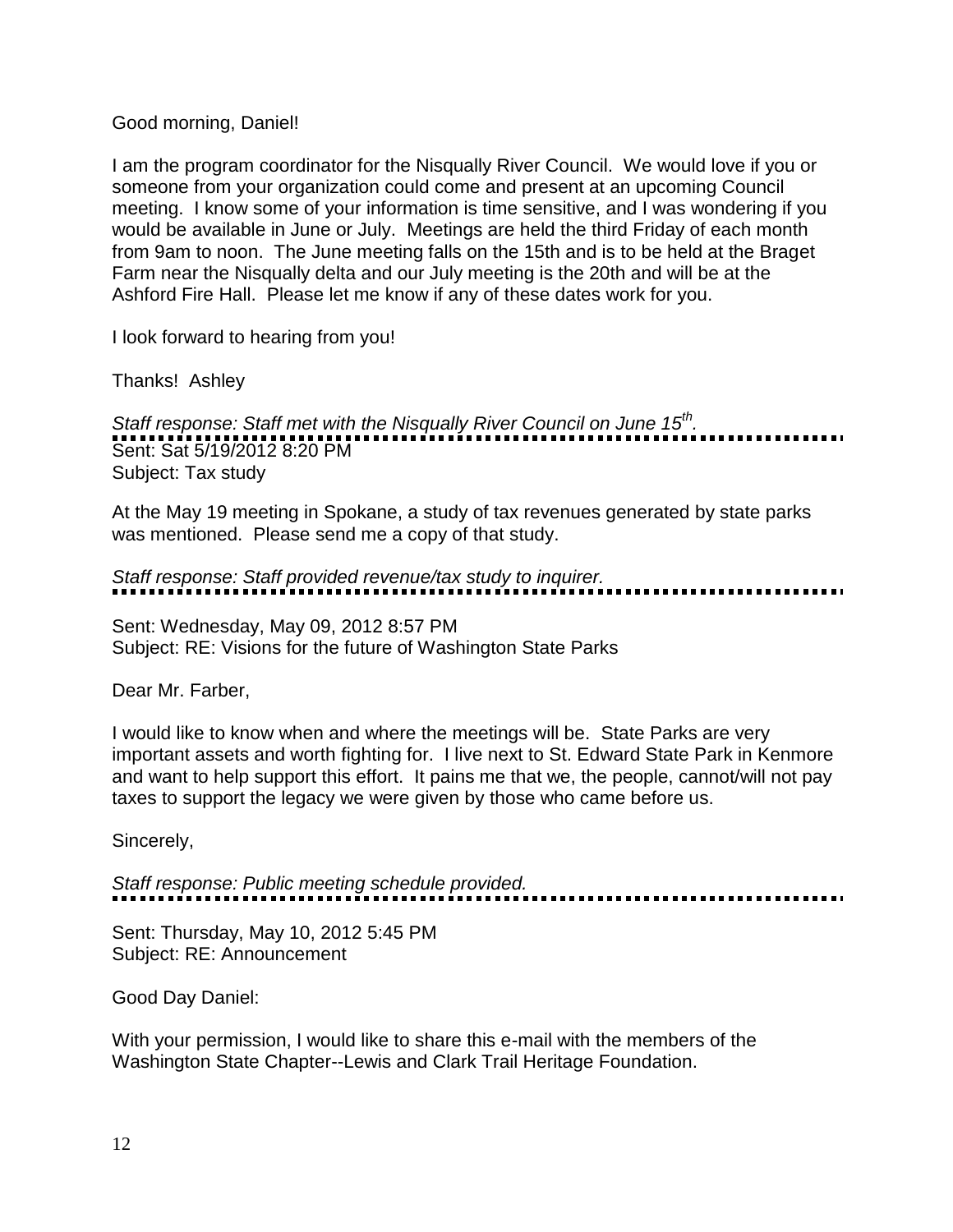Sadly, with all the recent budget cuts, the Governor disbanded the Governor's [Washington State] Lewis and Clark Trail Committee, a committee I believe, would be of the utmost importance to you during this planning period. The Washington Chapter has taken over many of the Committee's responsibilities, and I believe the members would be interested in this information.

If you have any questions, please do not hesitate to contact me.

Sincerely,

## Sent: Tue 05/15/2012 7:52 AM

My first thought is the disabled veterans getting free camping even with a very small % of disability. My understanding is that we, Washington, are the only state that does this. What about basing their camping rate on the % of their disability? Or, offering any disabled veteran a 50% discount just like the normal disabled people. I have seen, too many times, prime campsites empty on weekends because the disabled veteran makes a reservation, gets it for free and doesn't feel the need to cancel their reservation. Or, maybe if the person doesn't cancel their reservation there could be some kind of penalty.

Another idea……why do I have to pay \$10 for an extra vehicle when I stay in a small camper and the 40 foot motor homes tow in a vehicle so it's free? The huge motor home uses a lot more power and water than my little camper. I can't tow my extra vehicle in because my truck tows a boat. I expect to pay for my extra vehicle but have a really hard time understanding why the big motor homes don't have to pay. An extra vehicle is an extra vehicle…..no matter how it gets there.

I also think that the rangers need to be more visible. They need to make more rounds and enforce the rules. One rule that is NEVER enforced is people riding in boats and on jet skis as they are being towed. The rule is in place for a reason and the rule needs to be followed before someone gets killed and sues the parks system for not enforcing the rules. The rules, all of them, will not be adhered to if someone doesn't enforce them.

I have been at parks and seen "new hires" that were too young to be around chemicals, cleaning solvents and paint. Too young to run the lawn mowers or any equipment. Perhaps we need to look at who's hired and make sure that the person hired is not some ones friends kid and is someone who can really do the work.

I think that you need to look into using more volunteers that need community service hours to qualify for certain programs. Tie in with local community colleges and even universities to try to obtain volunteers to clean, paint and pick up litter. Maybe even work in the check in booths.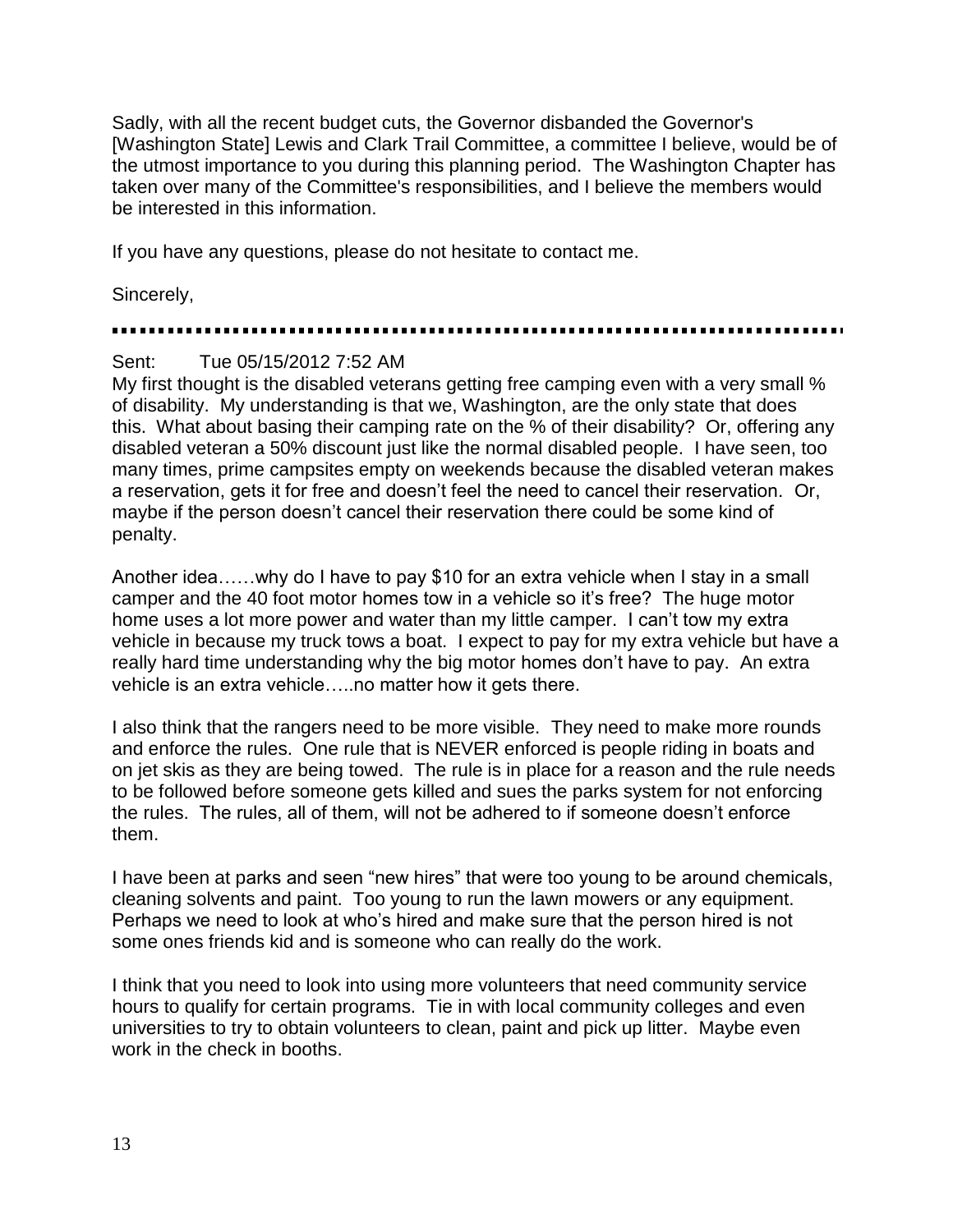As a frequent camper, I know that I would volunteer to help with certain things in the parks. I may be disabled but for a longer stay in the park I could do paper work, drive around in the golf cart and check on the status of campsites. But, as I'm still working, I can't commit to an entire month of volunteering. I think that the people who utilize and love the parks would be willing to help with whatever they can. The parks are very important to me and my family. I will help with what I can.

Sent: Saturday, May 12, 2012 11:57 AM Subject: Re: FW: Visions for the future of Washington State Parks

### To: Daniel Farber

My name is Mike, my wife and I manage Wenatchee River County Park. We are only 3 miles from Confluence State Park. Both parks are almost exactly the same size in terms of spaces available to the camper. We though at W.R.C.P. do have one large difference and that is we are in the "BLACK" at the end of every year. I have seen the figures for some of the parks and have seen that Confluence State park loses over \$100,000 per year. There is a a lot of difference in the management of our park and the state park. If you would like any help regarding the problems at this park or others both my wife and I would be happy to help as we love camping and traveling ourselves.

*Staff Response: Staff met with letter writer and had good discussion about the differences in operation between the two agencies.*

Sent: Monday, May 14, 2012 4:16 PM

Subject: Mountain biking in state parks

Good afternoon,

I understand you will be holding meetings across the state regarding the future of Washington state parks. I won't be able to attend a meeting, so I wanted to send a quick note to tell you how much I appreciate being able to mountain bike on public lands. I hope you will be able to expand mountain biking options in your future vision for the state parks.

Sincerely,

# Sent: Tuesday, May 08, 2012 11:05 AM

Subject: WASHINGTON STATE PARKS MEMO -5/15 kept on mailing list

Thank you for the update regarding State Parks and your fight for survival. I am interested in taking part in some way as a result of my activity relating to the new proposed Nisqually/Mashel Park, being considered for future development. Obviously,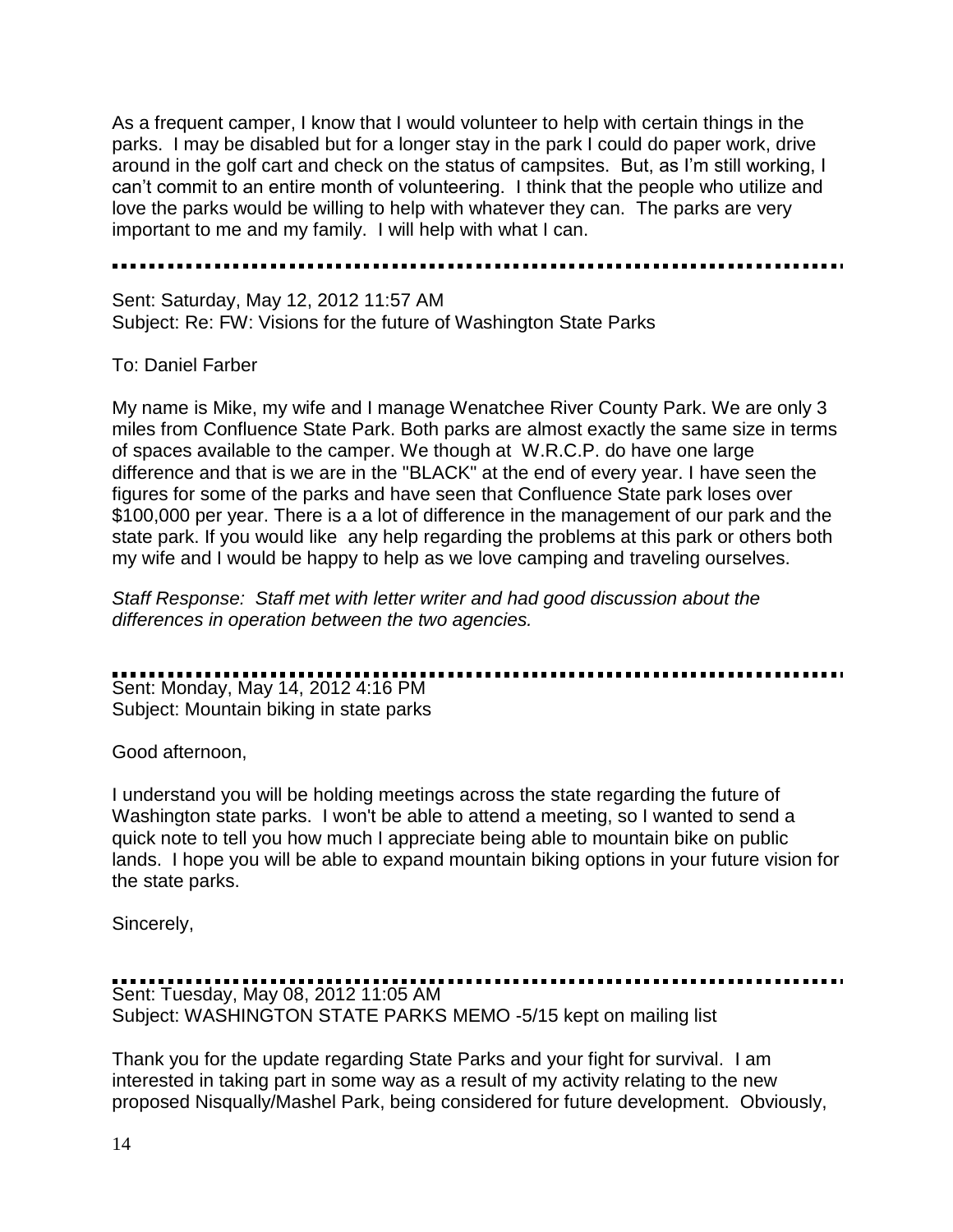with the financial situation being in its current state of affairs, there will be no new money for park development for quite some time.

If you are scheduling one of these "citizens group" meetings in the Eatonville area, please keep me posted. If I am able, I would like to attend such a meeting.

Thank you and best regards,

Sent: Tuesday, May 15, 2012 5:53 PM Subject: RE: Visions for the future of Washington State Parks

I might like to add that you can finish the ranger station at Pacific Beach State Park and we can guy tee shirts and stuff again. I think there is a loss of service and items to buy making the small little booth not very profitable. Please finish the job the building is almost finished.

**Thanks** 

### Sent: Friday, May 25, 2012 6:10 PM Subject: Strategic Plan

Dear Daniel:

This seems to be a good time to add ideas to the mix. Please consider the ideas below during the strategic plan process.

1. Please consider changes to the operation system for parks with campsites below 100 (or some number below 100) where a park is less self-supporting. (Yes, I know that no state parks are completely self-supporting, but some are far closer than others.) My premise is that the agency primarily staffs for camping and that campgrounds where there are few campsites a continual drag on the system. I also think that the agency will have a very difficult time closing camping in those parks, as it will be a politically charged issue. I suggest that the agency instead consider a different model for the state parks in question. Develop strong standards as in the British Columbia system and find private vendors to operate camping. There would be supervision to ensure that standards are met. There will be union pushback, but these kinds of efficiency changes could stabilize the agency and preserve a stronger state parks system (and eventually more jobs and better service).

Sources: A. I did a little comparison related to Cama Beach when they were talking about staffing it with state employees. The comparison showed that within three parks where the natural, recreational (non-camping) and cultural resources were similar; that the camping parks had many more staff. If there is more proof needed beyond the obvious fact, a more comprehensive look could be done.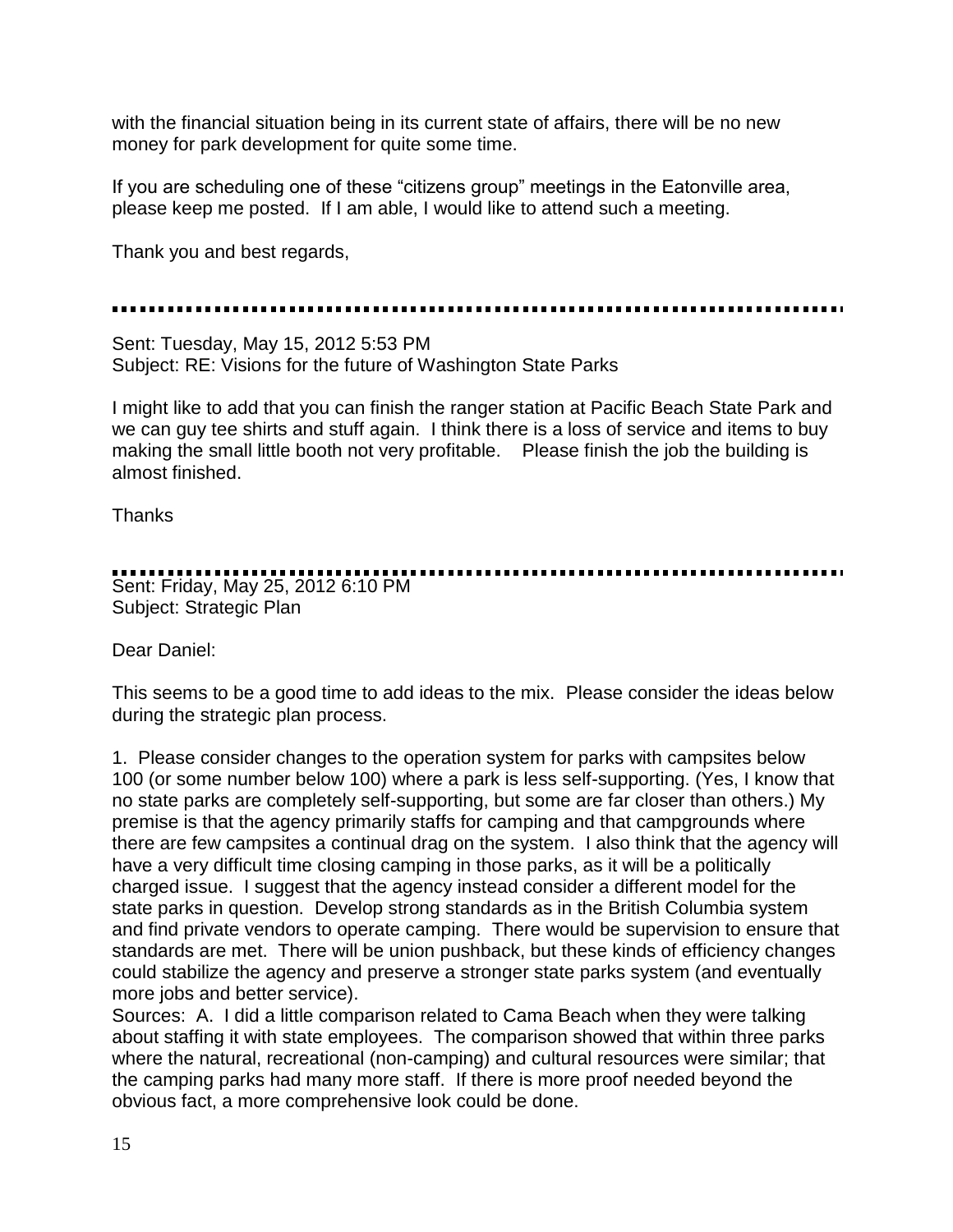B. My RV study and the agenda item by Paul M. about Oregon's state park system.

2. A more open Commission process is needed. Agency stakeholders need to have legitimate input to the Commission. The connection between the people of the state and the Commissioners was mentioned several times during the discussions about legislation that would have eliminated the Commission. In addition, the new direction seems to be more inclined towards partnership. As it is now, there is not that close connection and it is difficult for people outside the agency to follow what is happening inside, unless you have inside information or go to the meetings. Some simple steps would help:

A. Make sure that all agenda items and attachments are on the website at least two weeks prior to the meeting. I don't want to pick on anyone, but take a look at the posting for the May meeting, which is not unusual. The budget item, which is important to stakeholders, was not available. This item and several other important agenda items during past meetings are delivered at the meeting and never put up on the website. I suppose that people could ask for the item, but probably not before the meeting when input would be possible. In many of the other items the main information was in the attachments, which were not available either. This is also not unusual. B. It may be difficult, but the meetings themselves should be more available. It has been a long time since the actual transcription of discussion about an agenda item has occurred, but in these days of the Internet, why is there not at least the recordings available? There must be some way to make this information available, such as a podcast broken down by agenda items.

C. A goal towards a more open Commission would be to move towards a meeting where the Commission was online and could take testimony (written or verbal) from people on the Internet. I don't know of any similar operations in this state, but it is a worthy goal.

If I think of additional input, I hope I can add to it as we go along. I also look forward to seeing you at the Tumwater High School.

### *Staff Response: There are a number of important process improvements questions and suggestions included in the above letter. We'll work on that.*

## Sent: Sat 05/26/2012 5:38 PM

My husband and I manage a resort on Orcas island and are almost daily users of Moran State Park. Over the years we have worked with park rangers to advocate for more trail access or year round access for mountain bikers. Recently the park has become more aware of how much revenue this user group provides and they have seen us as more important than in the past. Mountain biking is a growing sport and if the State embraces it I think it could benefit everyone. We also hike and swim and enjoy the other features of many parks, but feel like mountain biking has been pushed aside for too long. More and more vehicles loaded with bikes arrive to Moran State Park. It is a growing industry. Sincerely, . . . . . . . . . . . . . . . . . . . .

Sent: Sat 05/26/2012 8:52 AM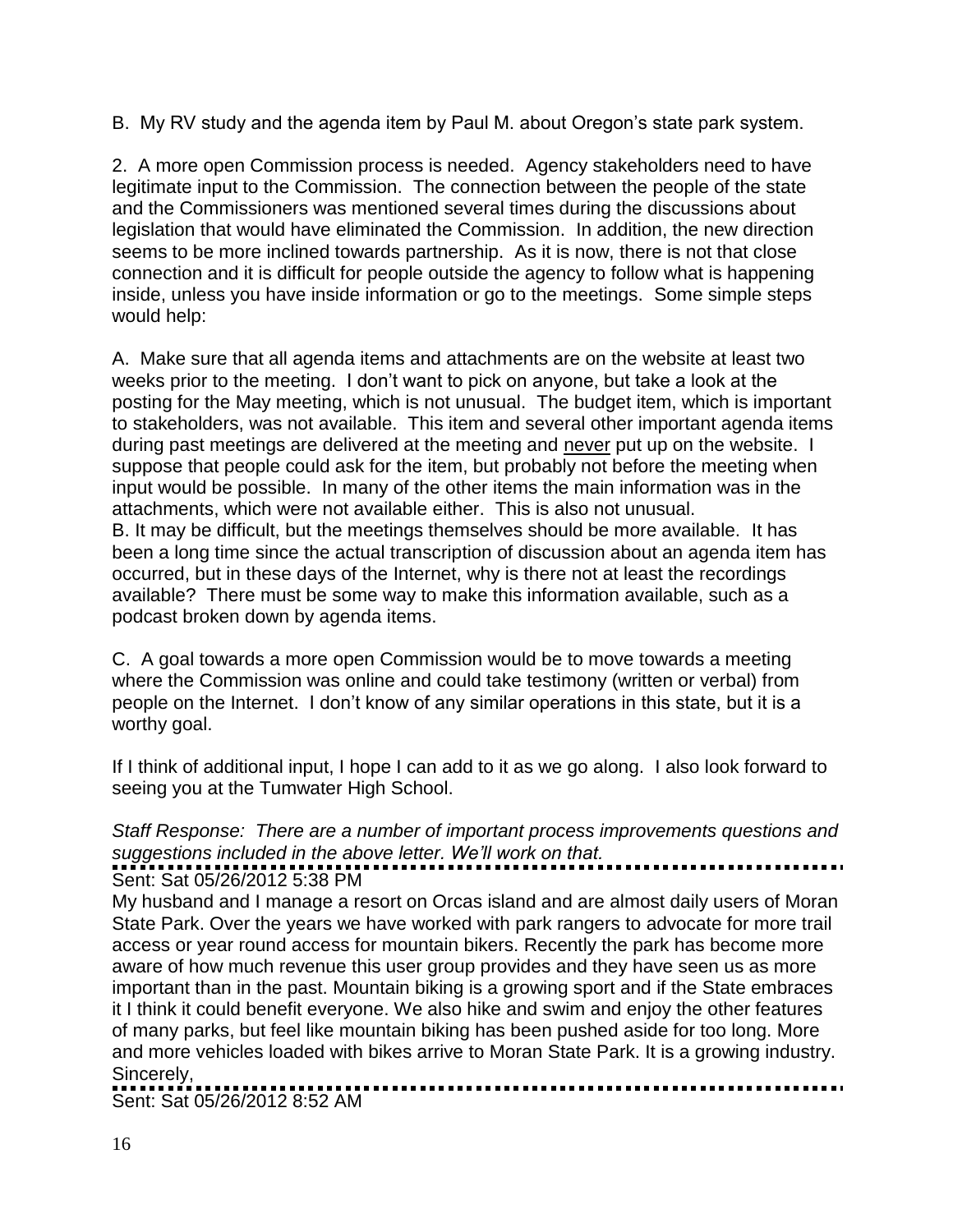### Hello,

I am not able to attend one of the upcoming meetings so I would like to give my public comment via email.

I live on Bainbridge Island where we've been the "recipient" so to speak of two state parks. I'm well aware of the financial implications of running a state park. Prior to the transfer of Ft Ward to our local park district I was involved in building a significant connecting trail into the park from local Blakely Harbor Park. Work with the state to coordinate this effort was done by the park district and I believe it went well. As a volunteer I worked with park staff and a visiting park official from Olympia to ensure that the proposed route was located outside of sensitive areas. Over the course of the next 2 months I organized work parties with volunteers and we cleared about 1300 feet of trail to a 6 foot width. Overall there is now a 1.2 mile trail connecting Ft. Ward park to Blakely Harbor Park and we're working on securing two more easements to connect even further by trail to Pritchard Park on Eagle Harbor.

Where I'm going with all of this is that to me and my family our favorite activity is trail walking and trail riding on our bikes. We have traveled to Ft Ebey State Park to use the trails there with our bikes. Our kids are still pretty young but they really love riding, it's a great family sport. We camp often at Ft Flagler S.P. and enjoy the trails there. It has struck me that the topography at Ft Flagler S.P. would lend itself to further trail creation. Volunteers can be the leading work force and can raise funds to pay for machine time as needed. More trails at Flagler would draw my family to visit beyond the traditional camping season. I'm sure the same is true for other state parks.

We actually base our travel on where we can go to ride our bikes. We visit Bend and Sisters, OR for their trails. We plan to visit Coeur D'Alene, ID for their extensive trail systems.

Trails are inexpensive to build, and if built properly they are socially sustainable (avoiding user conflicts) as well as physically sustainable. Trail building volunteers are fairly easy to recruit, self recruiting. Trail maintenance can be done by users.

Even bike parks with pump tracks are relatively simple elements that may draw more users.

Please consider as you move forward, and thanks for all your work!

# Sent: Thursday, May 17, 2012 6:25 AM

Privatization? Self-supporting non-profit? Nonsense. These parks are public treasures, not amusements. The public needs to support access to them through the tax system. The solution is to un-elect the anti-government, anti-regulation Republicans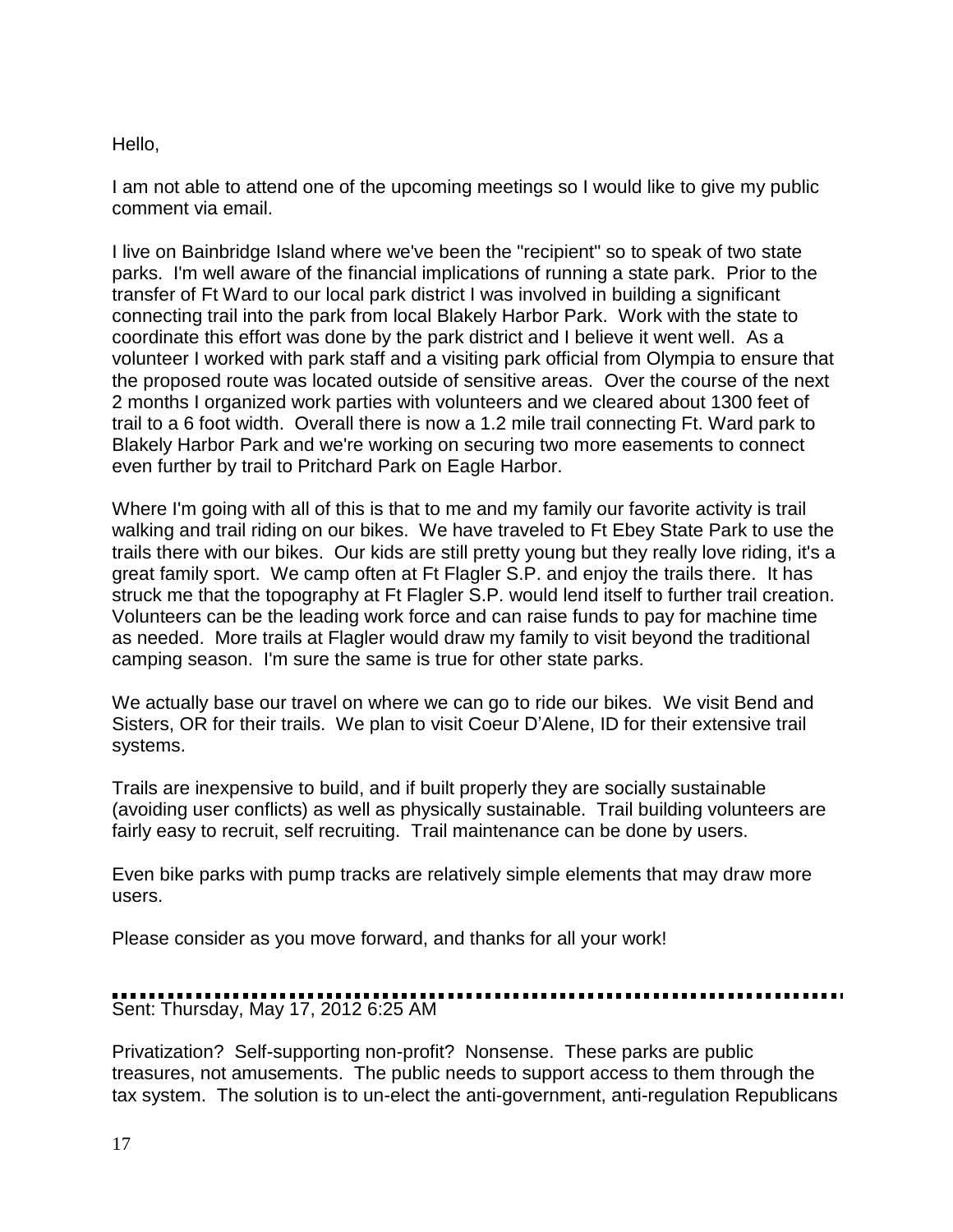and the road kill Democrats who let the discussion lead to this rotten piece of legislation. We need to raise taxes, pay park rangers the professional salaries they deserve and hire enough of them to do the job.

All this other stuff is just deflection from the real issue. When are we going to ask the wealthiest Washingtonians to pay their fair share to maintain the public assets we all enjoy.

### Sent: Thu 05/17/2012 9:47 AM

I am out of town on May 19, so I will not be able to attend the public meeting in Spokane.

I am 58 years old and have been riding at Riverside State Park since 1987. I do a lot of mountain biking at Riverside, probably over 100 times per year. I have some recommendations.

- 1. Raise the price of the Discover pass. It's a bargain. Or have persons like myself, who use the park frequently, pay more.
- 2. Make the Discover Pass something that we can be proud of, like the Idaho Passport, or perhaps offer a premium pass for more money. That huge ugly pass that you make us display is embarrassing, and because it is required to be displayed on our mirror, it is very difficult to attach and remove (over 100 times in a year). It's a punishment to drive around with it, but it will only survive a few removals, so I have to keep it attached to my mirror. I would much rather have a small sticker at the bottom of my windshield, like the Idaho Passport.
- 3. Make the Discover Pass impossible to forge. I have overheard several persons bragging that they photocopy the pass before adding the license plate number and hand them out free to their friends. You cannot do that with the Idaho Passport. They are numbered and very difficult to remove. If you remove it you destroy it.
- 4. Make more people pay. There is a free parking lot at 7-Mile Road & Wilber that we call "Republican-Only Parking". It does not seem fair that they are allowed to park there without contributing their fair share to the Park, even though they use the Park regularly. They face their windshields toward the street, proudly displaying that they do not contribute to the Park.
- 5. Offer a day pass. Idaho does that for \$5. Dozens of persons have approached me at the Wilber trailhead and asked if there was a way to pay. People want to pay but they don't want to drive for 30 to 45 minutes and pay \$35+ for an hour or two.
- 6. Offer a way to pay at the trailhead. A day pass only would be OK. Farragut State Park (Idaho) gives you four options to pay in the first mile after the park entrance, and two of them are available 24/7. They also allow you to trade in your day pass and apply it to your Passport (one time).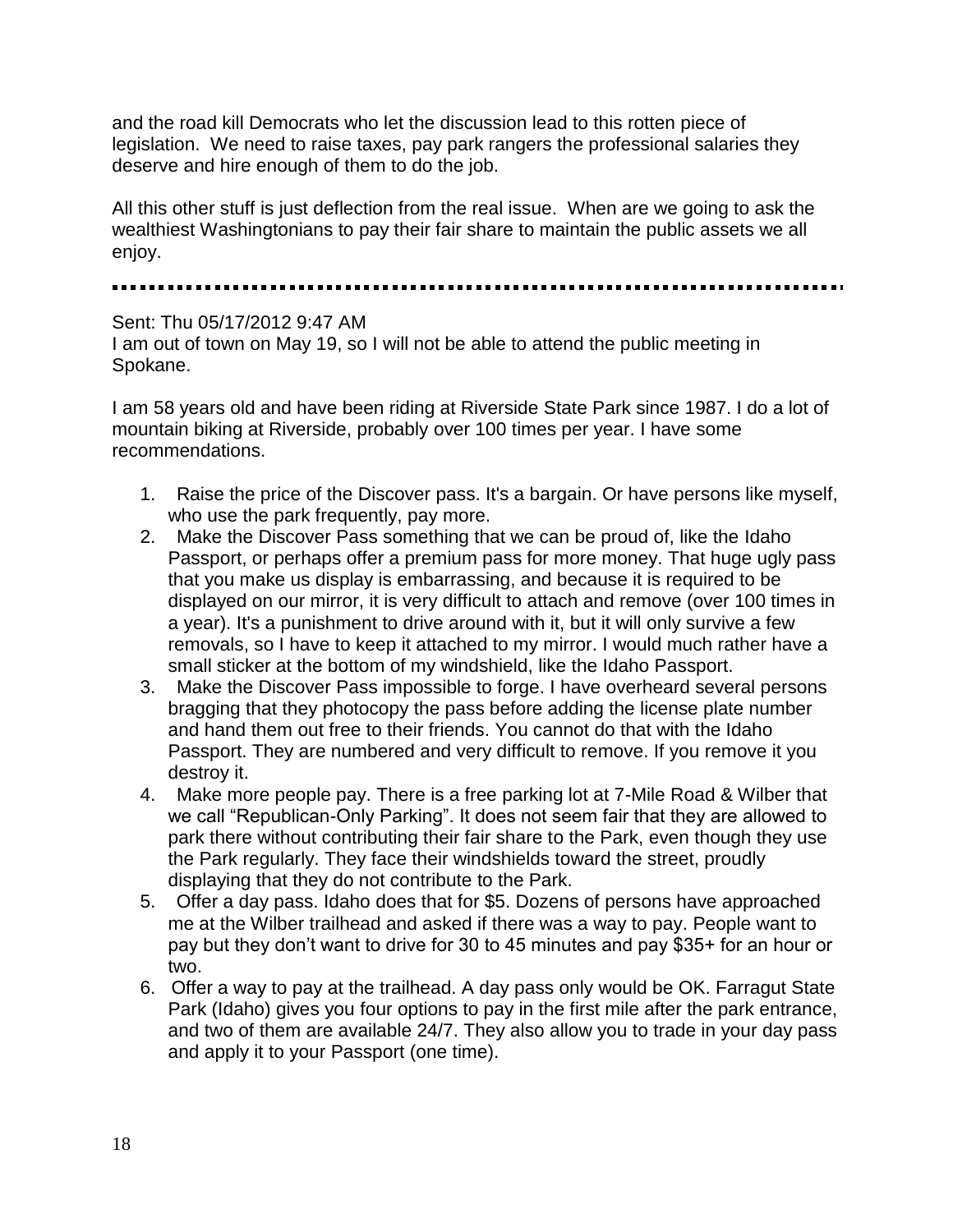- 7. Offer a discount on the second pass. I only needed one Idaho Passport, but I ordered a second passport and gave it to my wife, just because the price was only \$15 for the second passport.
- 8. Add more trails. Riverside does not have a Mount Rainier or an Old Faithful. There is no real destination at the Park. The trails themselves are the attraction. Riverside has the potential to be a world-class mountain bike destination, but when we are forced to ride on rutted-out and muddy roads that we actually have to share with motor vehicles – it is unpleasant and dangerous. There is plenty of room for new trails, and Riverside could be a mountain bike destination that brings revenue to the State and to local businesses.
- 9. Stop closing trails. I attended a meeting at Riverside in April 2011, then met Chris (Park Manager) and Dave (Ranger) at the Park. They claimed that their mandate was to close every trail that was not on some ancient map from the 1930's. They said that every current trail they documented, that could not be found on the ancient map, would have to be proposed to the Park, then go through an environmental review for consideration. It was unclear if there were resources to accomplish that. So not only did I lose hope of having any new trails, but now I ride in fear that the trail I'm on will be closed in a year, just as they have recently closed several other long-standing trails (and personal favorites). Chris and Dave did not understand the difference in riding pleasure between riding a rutted-out 2-lane dirt road with standing water most of the year compared to a winding technical single-track through a wooded section of the Park. "There are hundreds of miles of trails in the Park" ranger King said, making the point that any trail will get you from here to there. Ranger King closed a 100- Yard section of trail installed by a race coordinator 14 years ago, with Park permission, and now forces us to ride on 3 separate car roads and the two busiest intersections inside the Park just to connect to another section of singletrack. The area by Wilber trailhead is used for military training and other groups that bring cars inside the Park regularly. Chris and Dave said that the Park included ancient Indian artifacts, and that they had to plan around those artifacts and the deer – and other wildlife in the Park, and so many more trail closures were likely.
- 10. Maintain the trails. When trees blow over, sometimes they are never removed, so we have to ride around them or carry our bikes over them for years – or forever. It seems silly that Riverside doesn't have the resources to remove trees in the trails, but they have the resources to cut several live trees to block access to each trail that was closed in 2011.
- 11. Allow mountain biking at night. Light technology has advanced so much, that a bike can easily have as much headlight power as a car. I love mountain biking at night, but I have to drive to Idaho now.

Riverside has so much mountain biking potential. The trails drain well, and mud disappears shortly after a rain storm. However, some of the car roads we are forced to ride on, after the recent trail closures, have standing water, very large ruts, and/or mud most of the year. Park management wants to repair the car roads and have us continue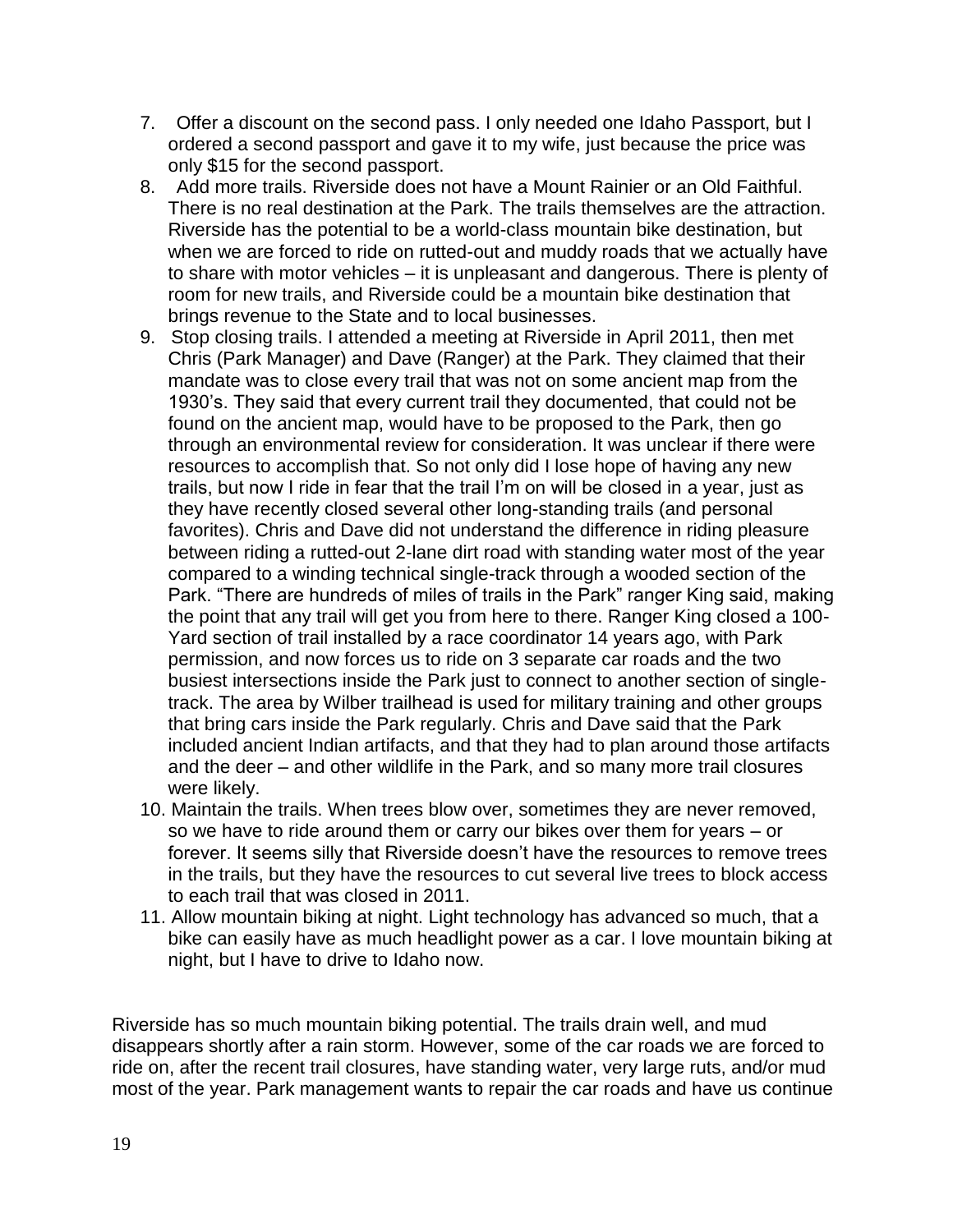to ride on those terrible roads, thinking that they will be much better after they add gravel, which is terrible for biking. The recent trail closures have changed the personality of the Park, and the potential to make Riverside a destination mountain bike resort seems to have vanished for now. If we have to compete with deer and Indian artifacts for new and even existing trails, there does not seem to be much hope for the future of mountain biking.

Best regards,



*Staff Response: Thank you for all of your suggestions. We will forward this on to Riverside State Park for their particular review*.

Sent: Sun 05/20/2012 7:23 PM

None of the options is credible. Who came up with these? Where is the NO ACTION Alternative?

Parks are a public asset and should be available as they have been. I don't mind paying for a Discover Pass. I bought two this year, and don't mind paying camp fees or more taxes but I don't want parks go commercial and the non-profit model is not realistic. The Public Asset model is way too severe.

Versions or combination of these Alternative might work on a park-by-park analysis: some parks in some seasons could operated more profitably but what about winter? Many parks get little use but they should remain open.

*Staff Response: The "no action" alternative is not really feasible, from State Parks' perspective. The existing approach is not sustainable, and we are failing. If your intention is to go back to the way it used to be, with the majority of funds coming from the General Fund, then that too is considered unrealistic.* 

Sent: Thursday, May 24, 2012 10:18 AM To: Washington State Parks Planning Subject: Riverside Park plan

I do, however, want to make some comments: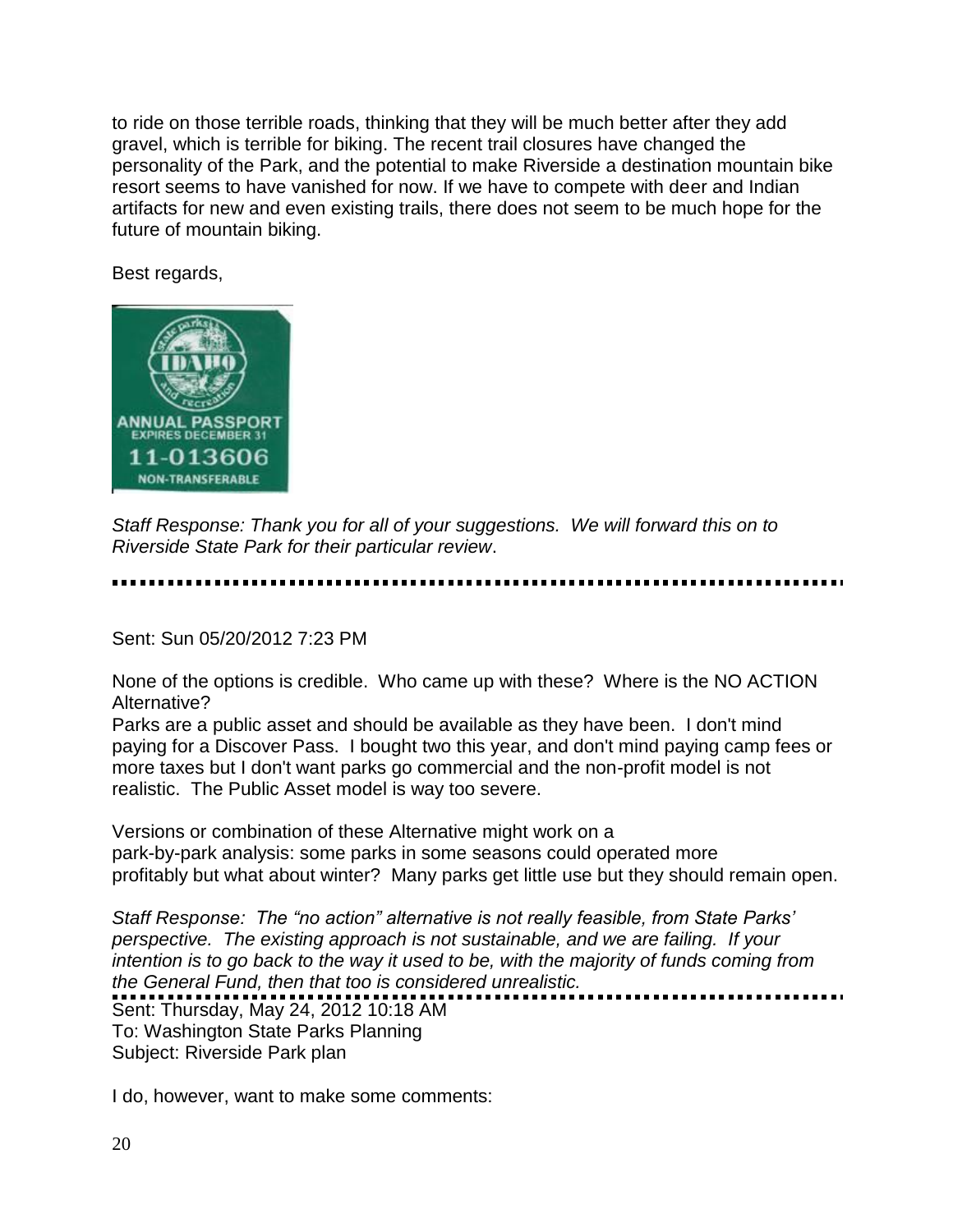In order to preserve the vital corridor around the bowl and pitcher area, which appears to be the largest area for human use, you need to put more emphasis

on the park land surrounding the road leading to that area. The Devils Toenail rapids area is worth protecting including the land around it. I would hope you

are not going to sell any of the park land close to Aubrey White parkway because as your plan pointed out; park land is hard to purchase and even harder with state budgets being what they are.

Sadly, I see no recognition of the importance of both the Spokane and Little Spokane rivers play in the ecosystem of the park except for scenery. Why can't Washington parks sign an interagency agreement with Washington Department of Fish and Wildlife to enhance the fisheries and the habitat of both rivers within the boundaries of Riverside State Park. Riverside is appropriately named because it is adjacent to two rivers which is unique within the Washington Parks statewide. Please make some accommodation for enhancing and improving river habitat within the park besides just scenery.

*Staff Response: State Parks and Fish and Wildlife do coordinate river management, and a critical part of the natural area state parks classification of the Little Spokane River area is for habitat protection. If there are specific suggestions for improving habitat, we hope you work with our park manager and WDFW staff.*

Sent: Wed 06/06/2012 11:06 AM

Sir: I attended the meetings in Spokane concerning Riverside and Mount Spokane State Parks.

As an Enterprise:

Every person entering a State Park should have the Discover Pass or be part of an issued Special Permit.

No Discover Pass is required for people who purchase the Snowpark, Snowmobile and / or a Groomed Trail Permit. I believe these fees were originally intended to pay for costs of plowing the parking areas during the winter.

They are paying to park - but do not have to pay to use the lands - like every other person entering the park. There are costs associated with maintaining snowshoe and Nordic trails as well as the snowmobile areas - that is not just plowing.

Mount Spokane has a ski area where these patrons do not pay for a Discover Pass - yet the State Park maintains the roads to these areas. There should be an added cost to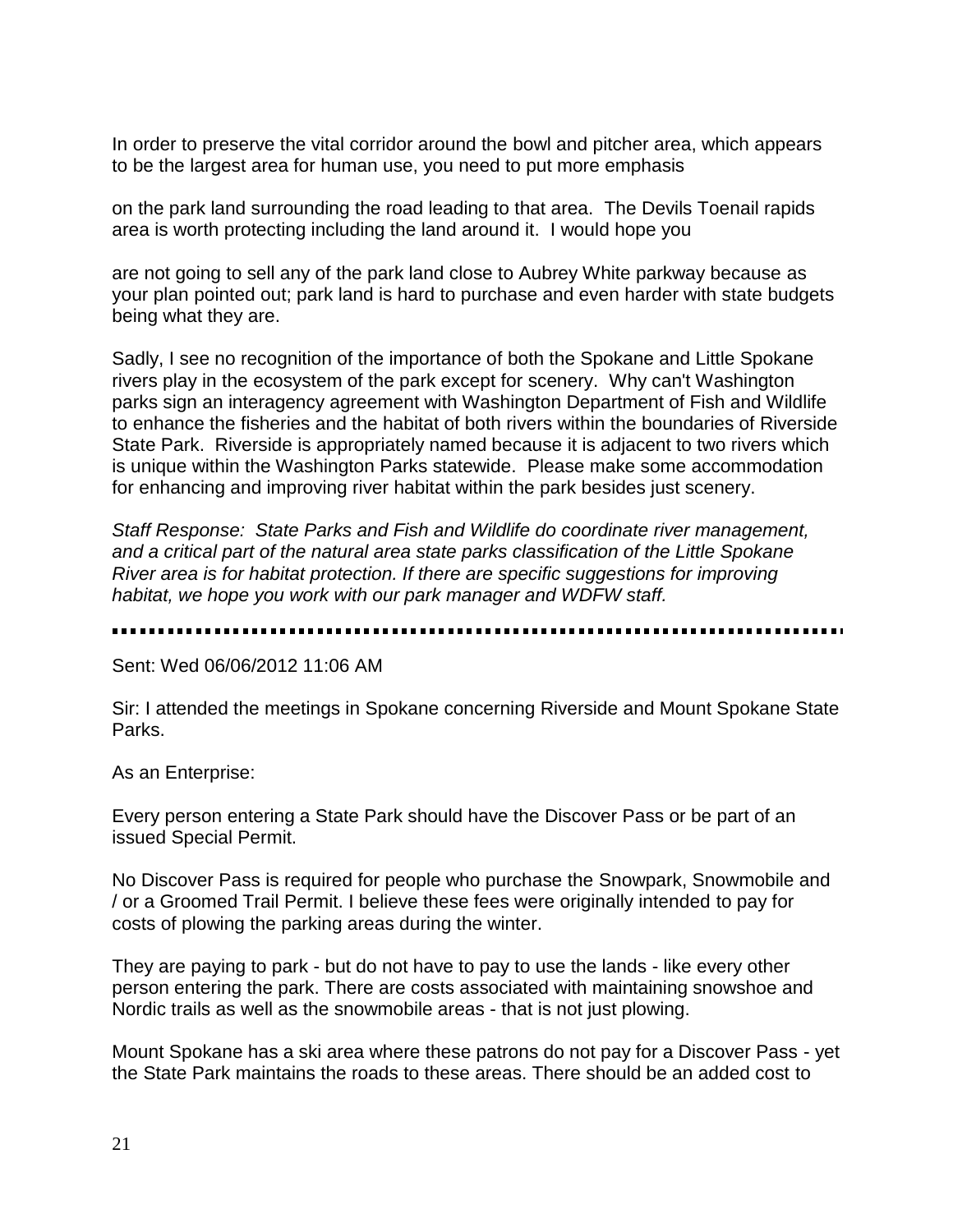every lift ticket sold to compensate the Park for this service. Annual passes could be prorated to accommodate a fair share.

Thank You

### *Staff Response: State Parks responded and his comments/suggestions were also shared with Mt. Spokane State Park staff.*

Sent: Wed 06/06/2012 2:52 PM

Good Afternoon-

 In regards to the Strategic planning reports, Beyond 2013 Transformation, I am very interested and pleased with the details! I am an individual citizen, approved Washington State Park Volunteer, but professionally involved with all sorts of contacts. Please if you have a moment, please call, I would like to see what I may be able to offer as a volunteer! I would also like to give some input, but honestly... would like to be accurate in how to get involved without stepping on toes.

*Staff Response: State Parks responded and also provided our volunteer coordinator writer's offer to help support state parks.* Sent: Fri 06/08/2012 5:21 PM Dear Pacific News Readers, (75 bcc)

The WA Legislature has directed the State Parks system to become "self-supporting".

If you care about the future of your WA State Parks, please read the following 2 emails, please go to the Parks website <http://www.parks.wa.gov/Beyond2013> for more information, and PLEASE consider attending a public meeting near you (listed at end for your convenience) or contacting Mr. Farber.

I think it is very short-sighted for the Legislature to insist state parks have NO state funding.

What do you think?

Best regards,

Sent:

Dear Committee,

I am deeply concerned about how our State Parks Dept. is trying to change the running of our parks. They keep decreasing the amount of Park Rangers in the parks, making them seasonal or eliminating them all together. With the ever rising crime in our local parks and campgrounds THIS IS NOT THE WAY TO GO. WE NEED MORE WORKING RANGERS, not top heavy management!

Now you are looking to change how parks are operated by the three options in the "Transformation Strategy for 2013".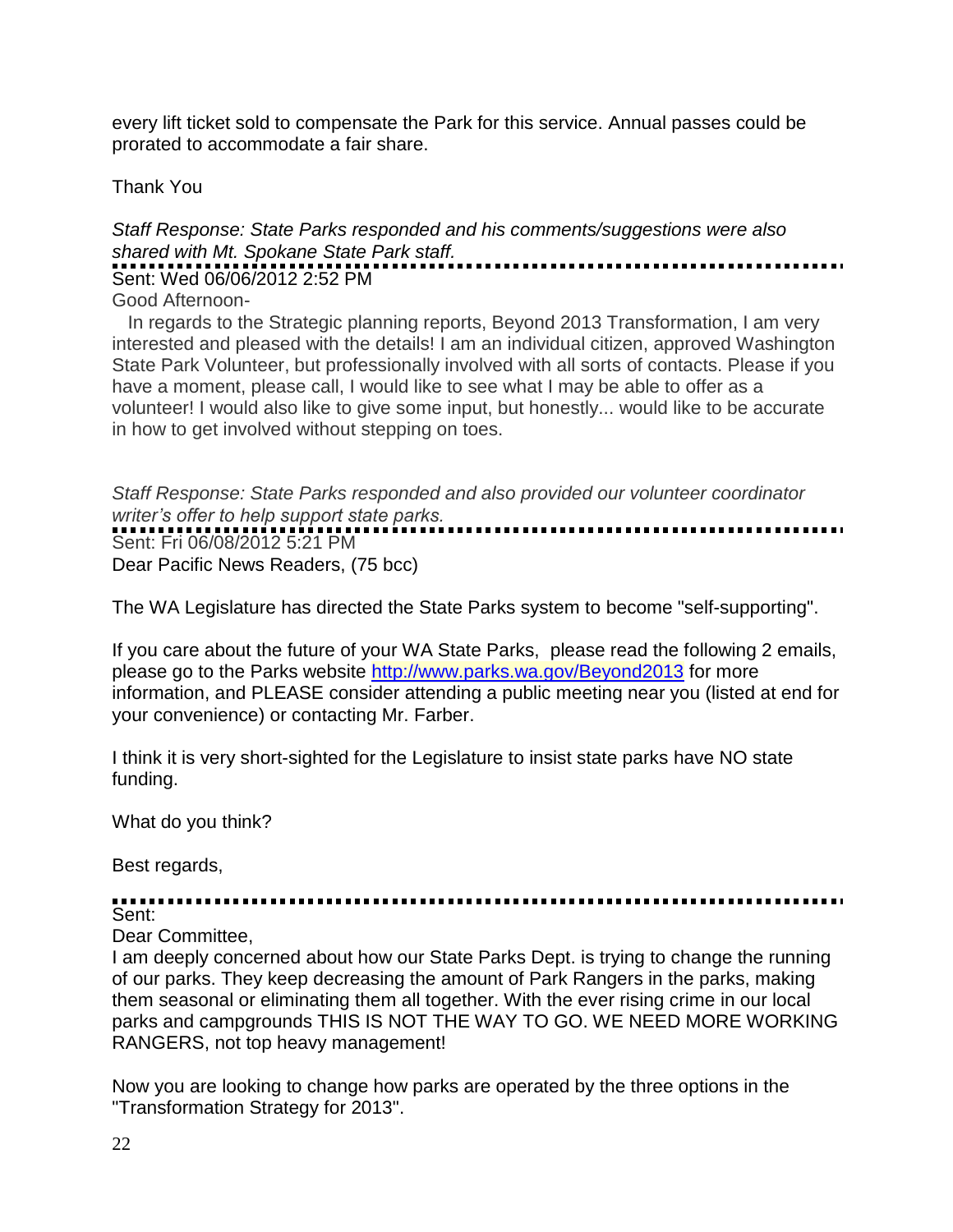I don't see how you feel our parks will be safer with LESS presence of authority via the Park Rangers. If the parks can't gets volunteer support now to help with camp hosting and other services how will they rely on them to run more portions of the parks?

You are proposing to try and receive more dollars through the Discover Pass in the next few years and haven't even met the goals in this past year. What is the big change now? How do you expect the parks to be self-sufficient when we are not even collecting enough now? The state parks are allowing so many exemptions for free camping and the Discover Pass. Many times the majority of campers and visitors are there for free and stay for extended periods of time taking up space for paying campers.

What ever happened to trying to get the parks supported through the general fund??? The current method is obviously not working and needs to be changed. Another concern is the millions of dollars that has been invested in the parks infrastructure and that it will start to decline with the proposed decrease in patrolling.

We go camping a lot and I am sure other campers are NOT going to want to go to State Campgrounds when they are not safe. Anybody with common sense can see if there are no rangers present in the parks, problems will arise. The Park Rangers prevent so much violence, incidents from escalating due to their presence and keep our parks safe. All you have to do is look at the amount of incidents that occurred in each park to realize how much "policing" they have to do. These rangers need to be armed for their safety and ours. With proposing to not have rangers even present thinking more peoplevolunteers will deter the violence doesn't even make sense. That is an invitation for the gangs to return to the parks, more crime, break-ins and theft.

People may complain they never see Park Rangers anymore and the overall appearance of our parks are in decline; this is not from them trying. I know some Park Rangers and they routinely having to cover TWO LARGE STATE PARKS by themselves. How do they to do the garbage, clean bathrooms, patrol two campgrounds, parks and keep everyone safe? The state obviously needs to get MORE WORKING RANGERS than they have now and work on the safety of our parks. They also need year round park aides to do the park maintenance to leave the rangers patrolling for our safety.

Many of the Park Rangers who were full time and were made seasonal have since left the agency due to not being able to support their families on a salary of 5-8 months a year.

ANY of your proposals should be to increase the number of working Rangers in our parks, not to decrease. That is basic common sense and our "Executive Leadership Team" with the parks department that is working on this, needs to take their head out of the sand and wake up and smell the coffee.

The outreach meetings you held weren't advertised properly. The people in our state don't even realize what is going to happen to their parks.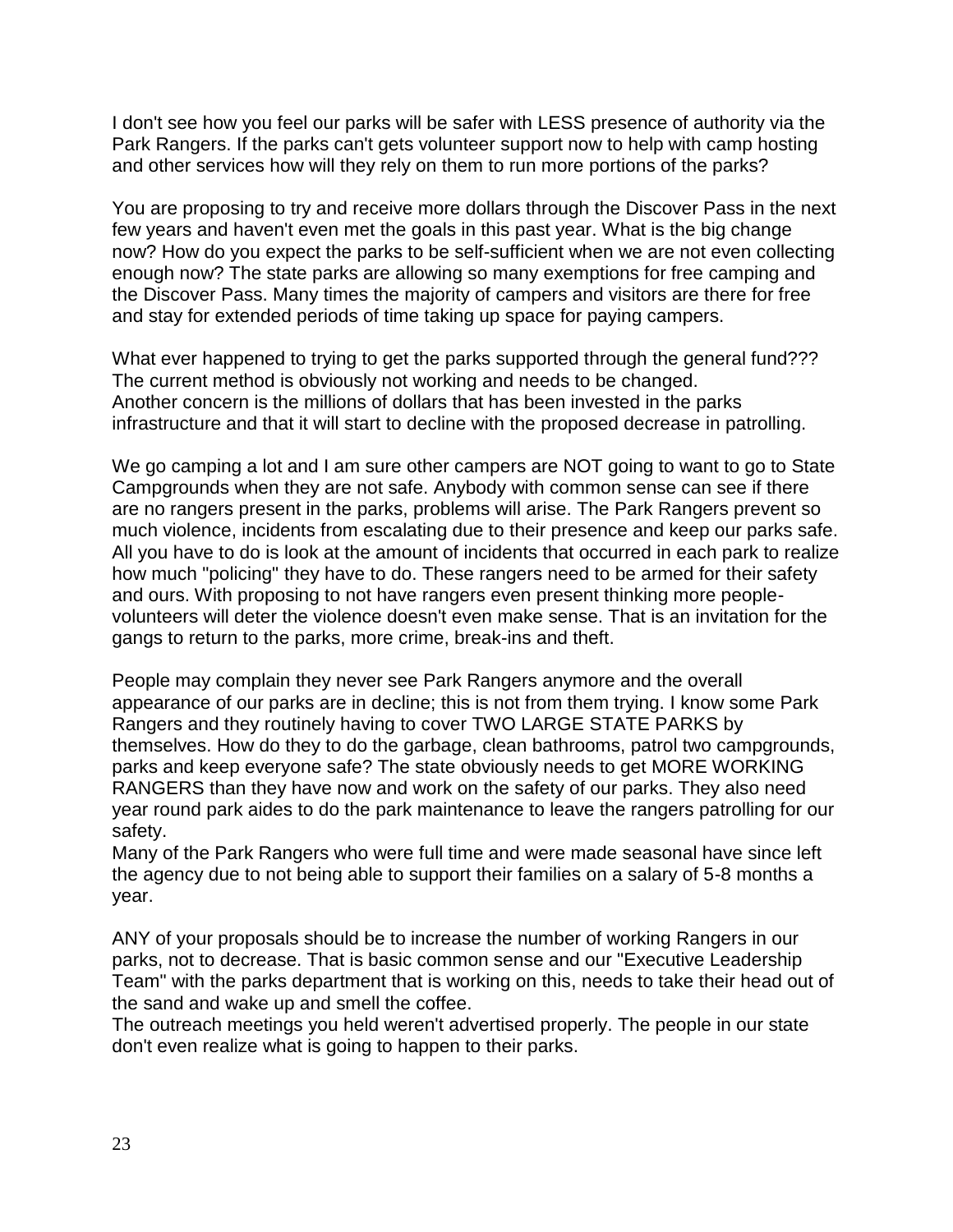### Sincerely, VERY CONCERNED CAMPER

*Staff Response: While a number of the questions above were rhetorical in nature, a few need specific response. The writer asked what has changed to have state parks believe that additional funds will come in the future from the Discover Pass. The response is that there was a major change allowing 2 vehicle licenses per pass, and the data indicated that that would increase participation rates significantly. Initial results in that regard are promising, but more data is necessary to reach a full conclusion. In addition, it is common that any time a new fee is imposed, there is "price avoidance" that occurs initially, but that changes over time.* 

*The critique that the outreach meetings weren't advertised well is understandable. Please spread the word as best as you can about access online, and do look for additional materials and opportunities to interact in the near future.*

### Sent: Fri 06/08/2012 5:54 PM

The Director, his Commissioners and the ELT need to admit that this course of action is a failure and get to work lobbying the State legislature for General funds money. The current model is unsustainable as proven by the massive layoff only six months into the two-year budget. Resulting in the loss of a dedicated and skilled staff as well as taking the parks away from the residents of Washington State and making them available to only those whom can afford to "Pay to Play".

Sent: Wed 06/13/2012 11:22 AM

Subject: Follow-up from Burlington meeting

### Hi Valeria,

We want to thank you and Daniel for all the hard work you have put into the "Beyond 2013" meetings and planning. It was a very informative presentation and discussion last night.

Jim had spoken to Daniel about his additional questions, and I will send them in a separate e-mail to [strategic.planning@parks.wa.gov.](mailto:strategic.planning@parks.wa.gov)

On the way home, I thought of another way to get the public involved with the state parks using free media coverage. Perhaps this has already been done, but if not, I suggest the person responsible for media coverage and public relations work with King 5 TV and Evening Magazine to put together a tour of many of our state parks to raise awareness of the financial situation, need for volunteers, and to hit a younger target market. The show could feature youth programs, groups camping, special events venues, as well as the typical campsites, trails, waterways, historical and archeological sites. They could talk to campers, rangers, interpreters, and volunteer hosts.

The State Parks' Centennial is a perfect opportunity to create this on-going "tour" with perhaps a visit a week to a different state park beginning later this year or into next year. Evening Magazine could partner with an RV advertiser such as Poulsbo RV to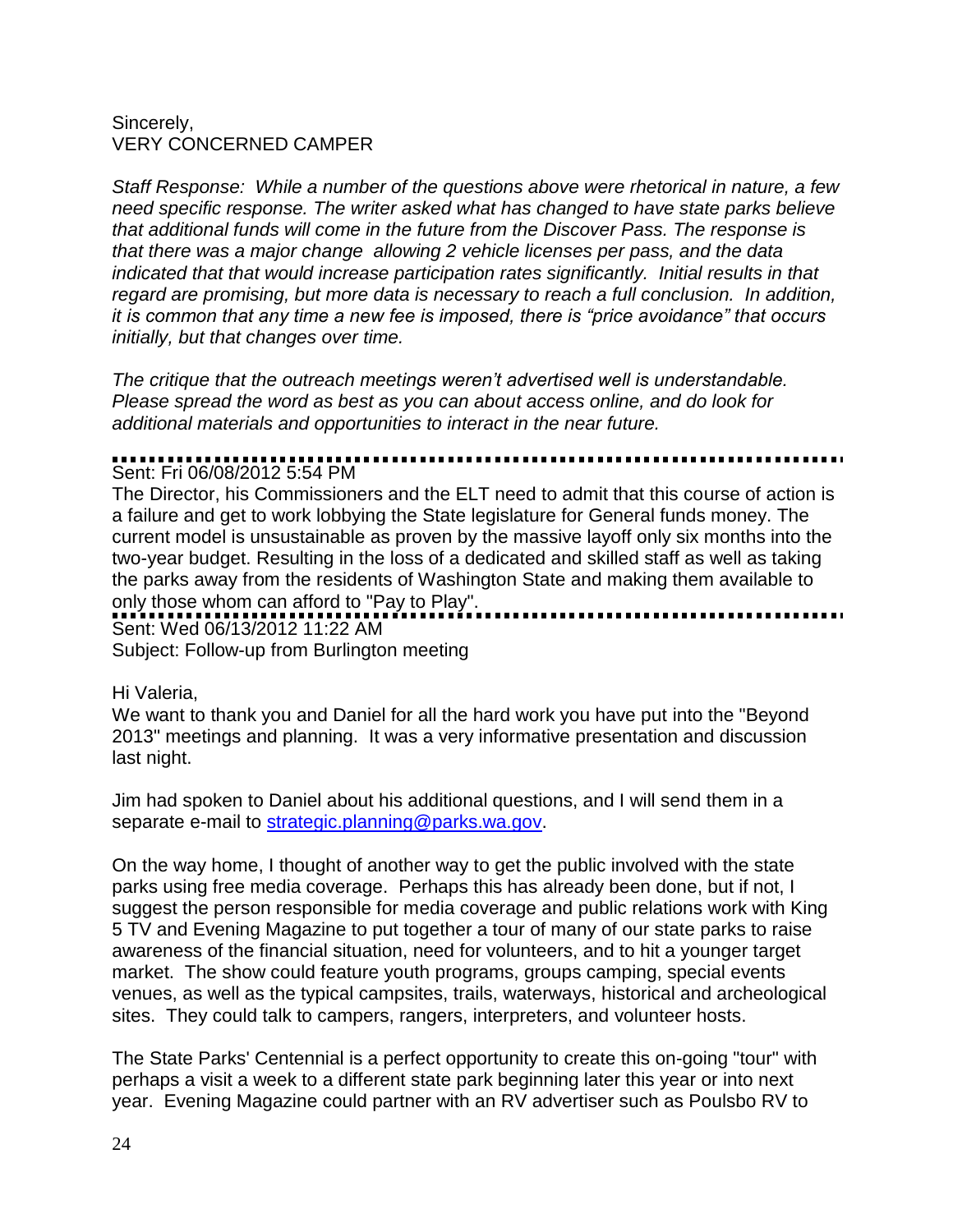use a recreational vehicle for the visits. Maybe Cabela's could provide a tent and camping equipment. The show could even take a family, bikers, hikers, skiers, fishermen...whatever demographic target that is best for that particular location to that week's featured park and show them using the facility. I used to work in Creative Services for Disney, and we could often find employees within the company to be our "models" at photo shoots; King 5 could probably do the same.

Some parks fill up for prime months nine months in advance, but one of the "hold-out" sites used for emergency relocations within a park could be used if another space was not available at the time the show wanted to be there. It is also a perfect time to show "off-season" uses of parks that remain open year-round.

A tie-in contest during the series could have the RV company giving away a trailer or RV and the State Parks giving a free week's stay for viewers that watch and collect park trivia to enter the drawing. Second place could be a free stay in a yurt or cabin. This will help build and maintain interest in watching the series.

There may also be a station in Eastern Washington that could do a similar program.

It looks like Washington State Parks need to take advantage of free publicity to raise awareness and fill up campsites, group sites, etc. in lesser used areas to earn more money. If WA State Parks are a non-profit organization (?), you could perhaps also get free air time to run public service announcements and by showing what is available in photo montages.

I am just brainstorming here, but it may at least rev up someone else's imagination to get positive publicity for the parks. I will be happy to brainstorm some more with anyone if they want to give me a call.

Best regards,

### *Staff response: The writer's suggestions were shared with State Parks marketing coordinator for consideration.*

### Sent: Sun 06/17/2012 8:22 AM

Unable to attend public meetings, but my comment is that public accessibility to parks should be your priority. It makes no sense to continue spending millions buying conservation easements when you cannot keep parks open or charge too much for the public to use them. Thank you for your time and attention.

### Sent: Fri 06/15/2012 1:07 PM

I applaud your efforts to maintain our state parks.

I am outraged that you have been put in this position by a legislature that can spend \$50 billion on necessary as well as silly projects but decide to take away (steal) all the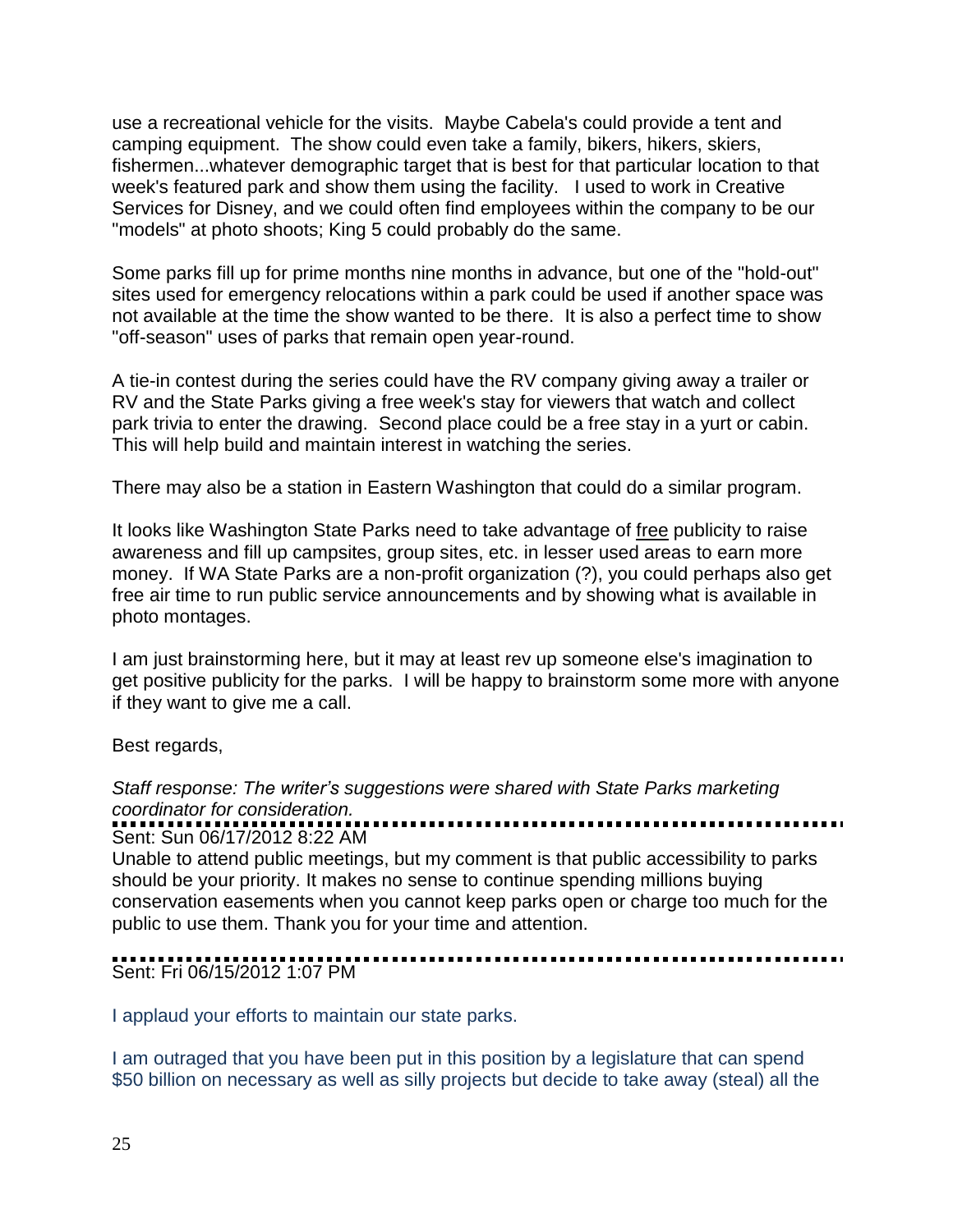tax money traditionally spent on the parks. No one voted for that to happen. In fact, I'm hoping that there's an initiative to return full funding to the parks system.

We paid for parks for 99 years out of our taxes. There is simply no reason to change that. User fees will decrease use, not increase revenues materially. They will prevent folks from enjoying the parks.

While I support getting a better grip on internal costs through an information system, and expect that the parks will begin to charge at fair market rates for certain special activities and services, like camping, I cannot abide the thought of anything but free day use of our state parks. That was what people who donated land intended; that is what we all expected. This sudden shift is a ruse to try to raise taxes by putting a sacred cow (the parks) on the chopping block. We should stop rewarding this kind of behavior from our feckless politicians.

Please fight to get back all of the parks' regular funding. Parks are one of the few things that most people believe the State does right. I, for one, will not be blackmailed into paying higher taxes for parks when I already pay high taxes.

Get rid of the discover pass—a dumb idea—and GET RID of those ORANGE FLAGS hanging next to the Discover Pass warning signs!

Give us our parks back!

P.S. Your presentation on Orcas was excellent. Your time would be better spent working on making the parks better, not begging for funding. I'm surprised the politicians don't want you to sit outside park entrances holding donation cups. Yet another \$50 billion is being spent – incredible! Sent: Mon 06/18/2012 9:48 PM

Parks are a public asset and deserve to be supported by the general fund. My family seldom visits a park, yet we enjoy our view of the 400 acre DNR reserve on Henderson Inlet with no user fee. My brother and his wife enjoy their view of Hope Island State Park with no user fee. How many people drive down Tilley Road and enjoy the massive trees of Millersylvania and never pay a user fee?

Knowing that Deception Pass is there for me anytime I want to go there and that it will be there for my children's children is an asset that I enjoy and I don't pay a user fee.

Having a park for my neighbors to visit and leave me in pieces and quiet is a benefit for me without a user fee.

Parks are an asset to our society by which we all benefit, some more directly than others. User fees can be part of the funding, but support from the general fund is a way that we can all pay for the unrecognized benefits mentioned above. All of us sharing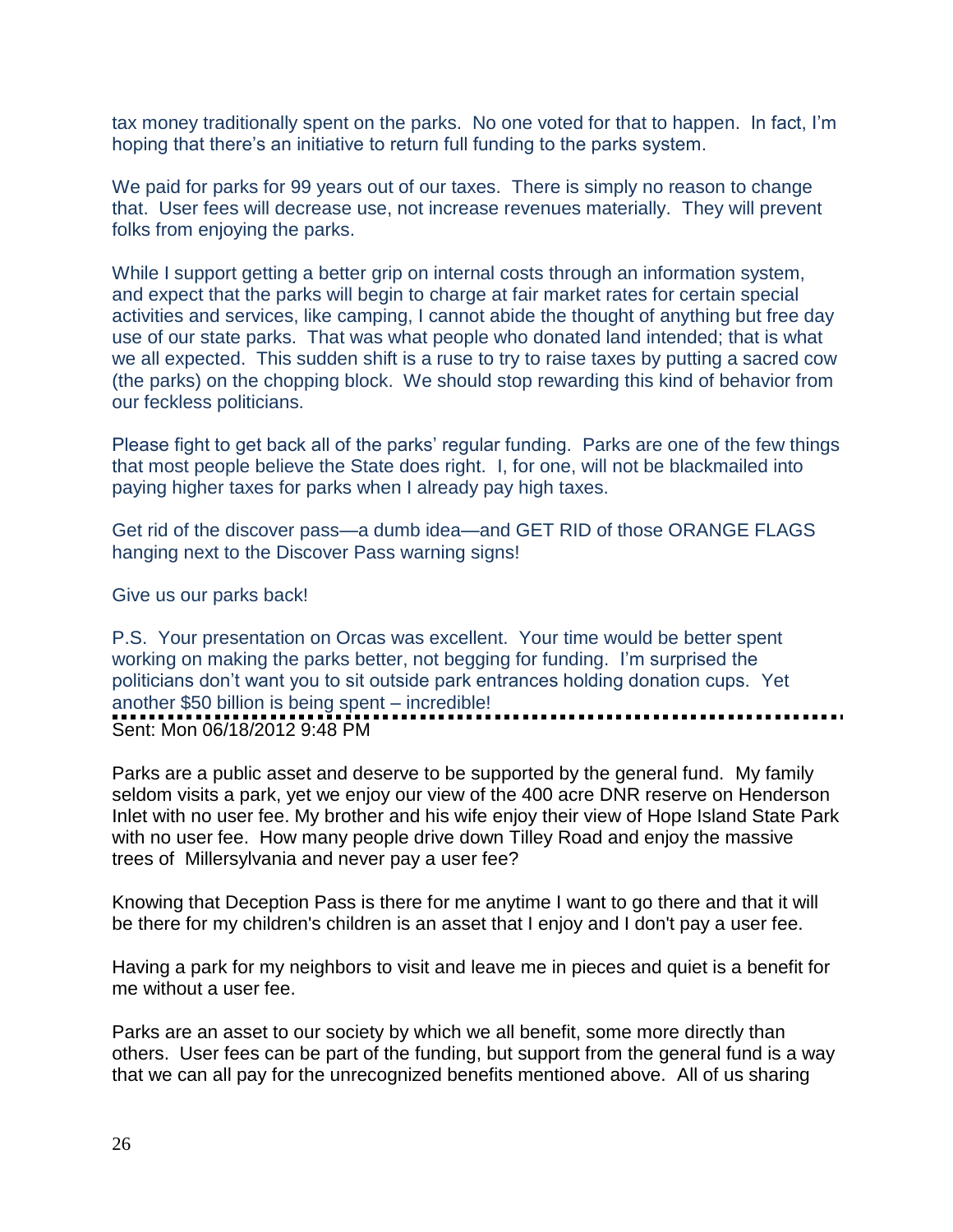the expenses of our society's assets and responsibilities lightens the load and creates involved citizens.

## Sent: Wed 06/20/2012 6:14 PM

Is there someone at this email address who can tell me what people do not pay full price for the Discover Pass? Are there discount prices for some? Half prices? Total exceptions? Or what? Just wondering about this as a source of revenue. Thanks!

*Staff response: State Parks Discover Pass web site identifies the groups exempt from needing to purchase a Discover Pass: [http://www.discoverpass.wa.gov/exemptions/.](http://www.discoverpass.wa.gov/exemptions/) There are no discount Discover Pass fees. There are exemptions or full cost. That said, special event organizers may be able to negotiate an event charge that differs from every individual vehicle being charged the Discover Pass. You will need to consult with the park manager about special event activities.*

**Sent:** Friday, June 22, 2012 1:18 PM **To:** Washington State Parks Planning **Subject:** RE: Visions for the future of Washington State Parks

Dear Mr. Farmer, I was wondering if you had a program like Tacoma school district has (or had in the past, may still have). Disabled students which are capable enough, come to the park supervised by a school district employee (Para-Professional). They clean pots, transplant flowers into bigger pots, water, etc., for the greenhouse. This gives the students life skills, and, may help to take some of the burden off the cost of gardeners. The students get graded on daily performance, for attitude, and, appearance. I don't know if this could be anything you might consider, but, the students also, could work at a hotdog stand possibly, or, a store even, not for a paycheck, but, for school credit. Maybe a community garden, etc., just wondering. It may be a good community project. But, may not be something workable for you. But, I thought Id ask. I was also wondering about an organic garden, for use to local health food stores at a profit to the park, or, to provide help to food banks in your area. I'm not sure if there are grants provided for programs like this, but, I would think it would be a community asset. The students don't do an eight hour day, more like a half a day. Or there can be two, three or four hour shifts. The students must be able to ride the bus there. If you already have a program like this, please disregard.

Thanks,  $Part \frac{1}{2}$ 

*Staff response: State Parks do not have this program, but it will be worth considering and possibly exploring for specific state parks. I suggest you contact our partnership and planning manager by calling the main State Parks telephone number at 360-902- 8500.* Sent: Fri 06/22/2012 5:08 PM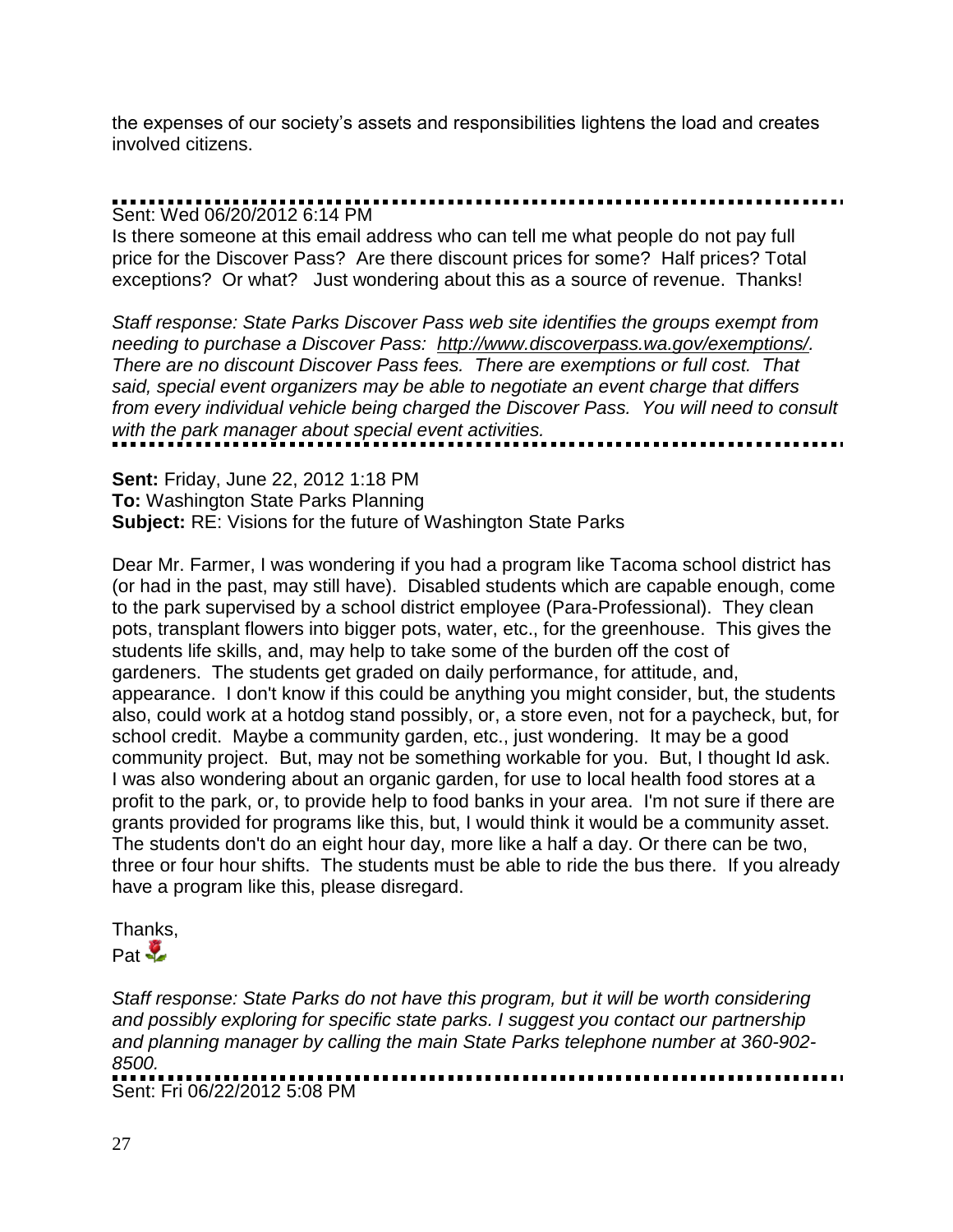I believe that our state parks should remain under control of the state and funded by a designated tax for their maintenance. If the legislature fails to pass that, then a \$50 fee per car should be levied and \$40 for second car.

Privatization of our parks will lead to their diminishment and degradation as profit is advanced at the cost of preservation and stewardship. I want future generations to enjoy the recreation we have. This will be especially so if the population in the state increases as projected and density increases. People will need green places and space. Sincerely,

### Gena

Sent: Mon 06/25/2012 3:55 PM

A note for Daniel Farber:

We read the article in the Chinook Observer that carried remarks by Daniel Farber, spokesperson for the parks system. It was very informative and we were glad it included details about revenue.

Before offering our comments, I'd like to review some of what we didn't know:

The Steptoe Butte "unsightly" cell phone tower brings in \$173K per year and is the most profitable revenue generator in the system.

Exempt vehicles create a six million dollar loss each year to the revenue stream.

Seven percent of campground & parks revenues come from overnighters.

Ninety-three percent of those revenues come from day-use patrons.

Over the past seven years hundreds of millions of dollars in general fund support has gone away due to budget constraints at the state level.

We'd like to make these comments:

Mind set: no cell phone tower is "unsightly." We need park managers who see revenue generators the way farmers see their products--if it sells it is "beautiful." Ask any pig farmer. :-)

Would it be difficult to get two or more strategic cell phone towers set up on state land? I am acquainted with Bill Garoutte of Naches, WA, who does that on a national scale. Parks needs to talk to him (NW Utility Services, LLC, [www.nwutility.com\)](http://www.nwutility.com/). He and wife Mary also run the Bumping Lake Marina, where we met him (509) 240-0003. Email: [bumpinglakemarina@wildblue.net.](mailto:bumpinglakemarina@wildblue.net) We were renting one of their travel trailers there. He might be able to suggest some ideas.

Also, why not set up demonstration solar cell arrays and wind turbines on state land, with the cooperation of local P.U.D. power suppliers. It would not cut into the private sector business since it is a new enterprise. The farmer west of Walla Walla has famously stated that when he and his father decided to split the father's huge farm, the son chose the hills and dad took the bottom land. Once the towers were in place and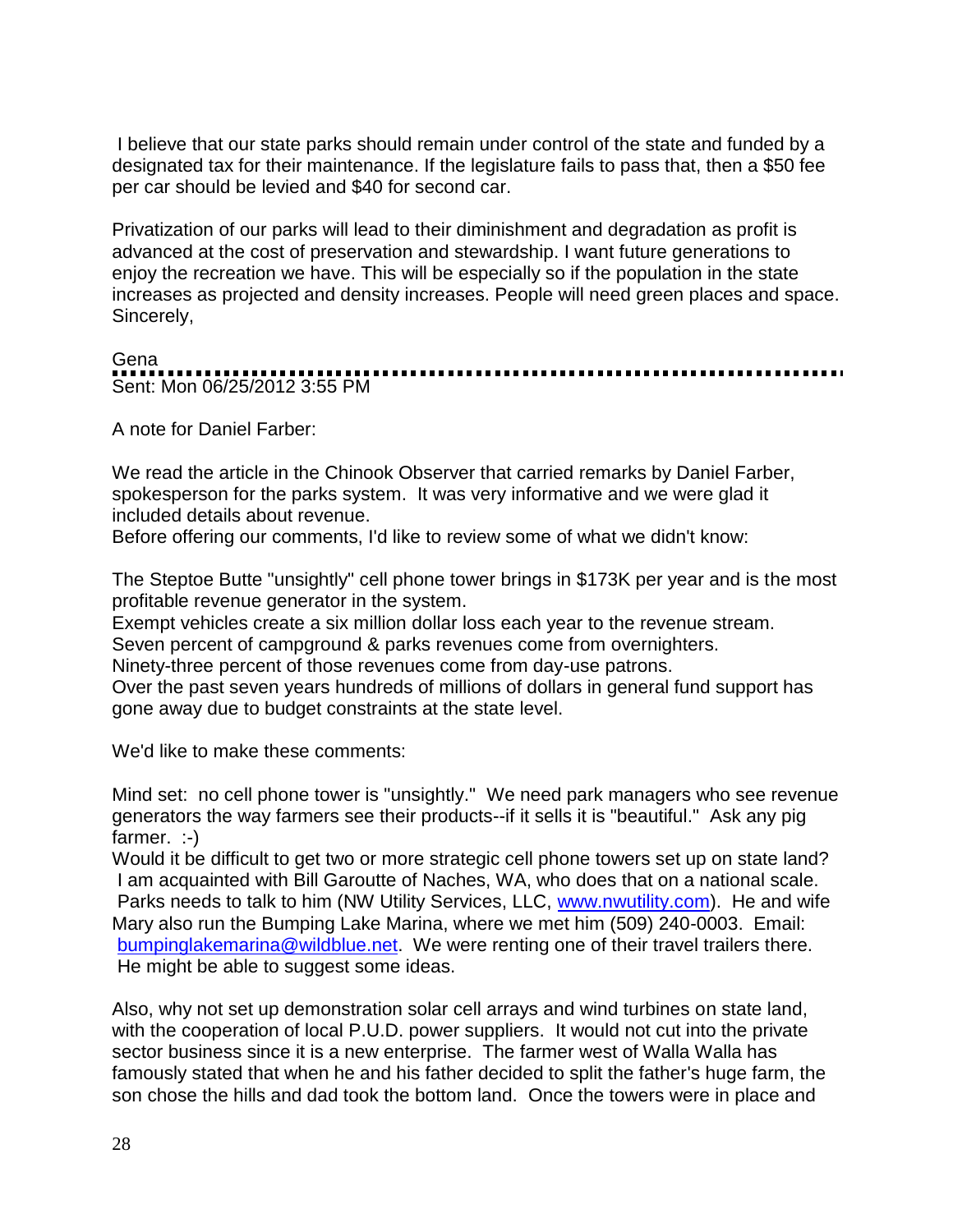operating, the son made more money than the father--one farming crops, the other farming wind.

Are loans and grants available for this type of endeavor? We have been watching SRP in Arizona slowly getting into the solar power production, and it is very satisfying to see the power company moving ahead with acquiring desert land for that purpose. Ten years ago I was told by the ranger at Black Butte Park, owned by BLM, run by WA state, that 38% of his total budget was for power. That spot along the Columbia River would generate great solar power and wind power. But I think the state is out of there now, though.

Fear: Many people I have spoken with are afraid to stop on state lands. This includes in state forests such as Capitol State Forest and little places like the overlook at Nahcotta Basin Boat Launch. The little sign at Nahcotta says it is state land and requires a Discover Pass. People move on because they have not purchased the pass and would not want to pay a \$90 fine, which is what they think it is for trespassing (I am thankful I was able to buy the year pass for \$30 when I renewed my car license plate by mail-- people may not associate that service with the Discover pass). Some people are now afraid to go to the Long Beach peninsula beach because the old highway that ran stagecoaches along the beach was a state highway. Sitting in the sand off the main drivable beach sand might be a location that is good for a fine.

People who used to go to state land now avoid it and find federal land to visit. The state trust lands that are here and there, and are logged, have to be avoided now if someone had forgotten to bring or buy a pass. The lack of knowledge about where state lands are located reminds me of newcomers to fishing in WA state. The fishing rules list the places and times in such a complicated way that some folks who would fish just throw their gear away. We think the people who make the rules, be they legislators or managers, have not actually gone through the licensing process for fishing or for the Discover pass.

The 2-part pass itself is physically a joke. The hanger that goes on the rearview mirror is okay, but the slip of paper and those four little flanges are of the "you gotta be kidding" configuration. I suppose a person could order a pass that was laminated for an extra fee....? Who designed that thing? Card stock would be somewhat more expensive, I know, but it would be much more durable.

We suggest that small signs be placed in many more state lands that require the pass. We also suggest that every brochure lists all of the local state lands of any kind that need a pass.

But we are naive about all of this. The loss of hundreds of millions of dollars cannot be made up by putting up a few more cell phone towers. We don't know how such a loss of revenue would ever be regained. It would be a shame to close parks and state lands because no one was on duty to take care of the place. And if the legislature is the only body that can tweak the pass rules, then nothing can be done for the 2013 centennial. I still smile at the ten-cent-a-child donation drive that captured the hearts of grade school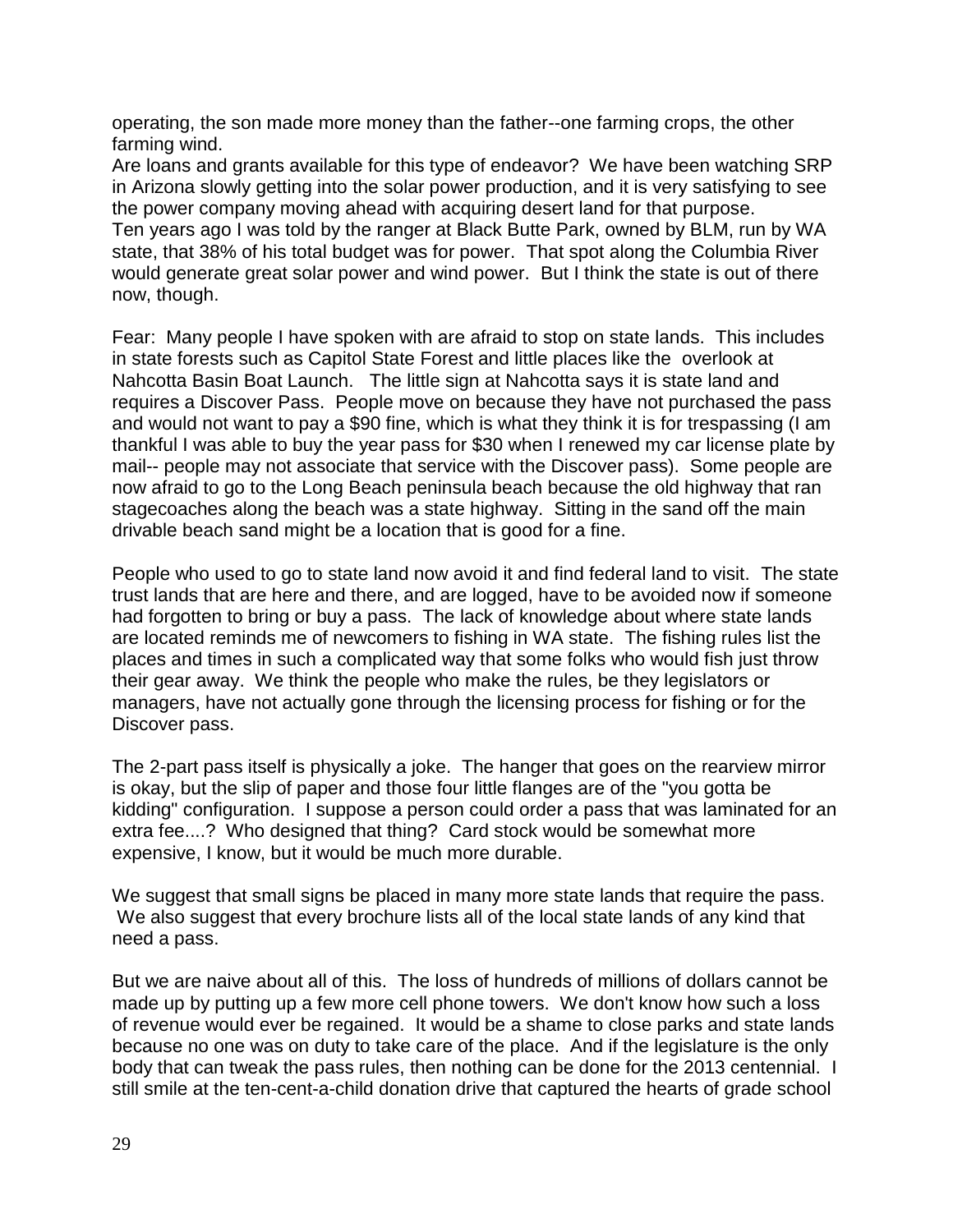kids back in the 1980s when the Oregon capitol statue needed a new coating of gold leaf. Those dimes mounted up enough to accomplish the job.

Toll roads in and out of places may be part of the answer. The Megler-Astoria bridge was paid for with something like 50 cent tolls over the years. The bridge in Spokane- what was it called--cost a dime for years, and was paid for. The Bridge of the Gods is a dollar. We use it a lot just so we can drive the WA side of the Gorge. The problem is the person collecting the tolls has to be paid, or a volunteer has to be bonded and protected. Nothing is easy.

And when recycling drivers need something above \$98K salary per year, nothing is cheap. What are parks people paid?

Thanks for reading this. We wish you the best in this difficult task.

Respectfully,

Al

*Staff response: I would like to clarify what was shared at the public meetings about Steptoe Butte State Parks cell phone generated revenue and a few of your other comments. Steptoe Butte is not exactly the most profitable revenue generator. The park generates a higher ratio of revenues to operating expenditures of any park in the system.* 

*The exempt vehicles: Commissioner Mark Brown sort of said to exempt vehicles create a six million dollar loss each year, but he referenced that not to exempt vehicles but to certain camping and Discover Pass exemptions. Those exemptions did not include exempt vehicles. We are looking again at the figures which we had thought were closer to \$9 million and trying to get a stronger, more defensible number.* 

*In regards to the seven percent of State Parks revenue coming from overnight campgrounds was misunderstood. Seven percent of the visits are from overnight visitors, and around 20-25% of the revenues come from overnight visitors, while 93% of the visits were from the day use patrons.* 

*As we all have witness through the news media or personal affects, the state's general fund has decreased in this economy. The effect State Parks has experienced, at most, was slightly less than \$100 million in a biennium. It is now down to \$17 million and slated for zero next biennium.* 

*State Parks is also engaged in pursuing solar and wind generation on our properties. Thanks for the names and contact information.* 

*Your other ideas have merit and will be looked into.*  Sent: Thu 06/28/2012 2:18 PM